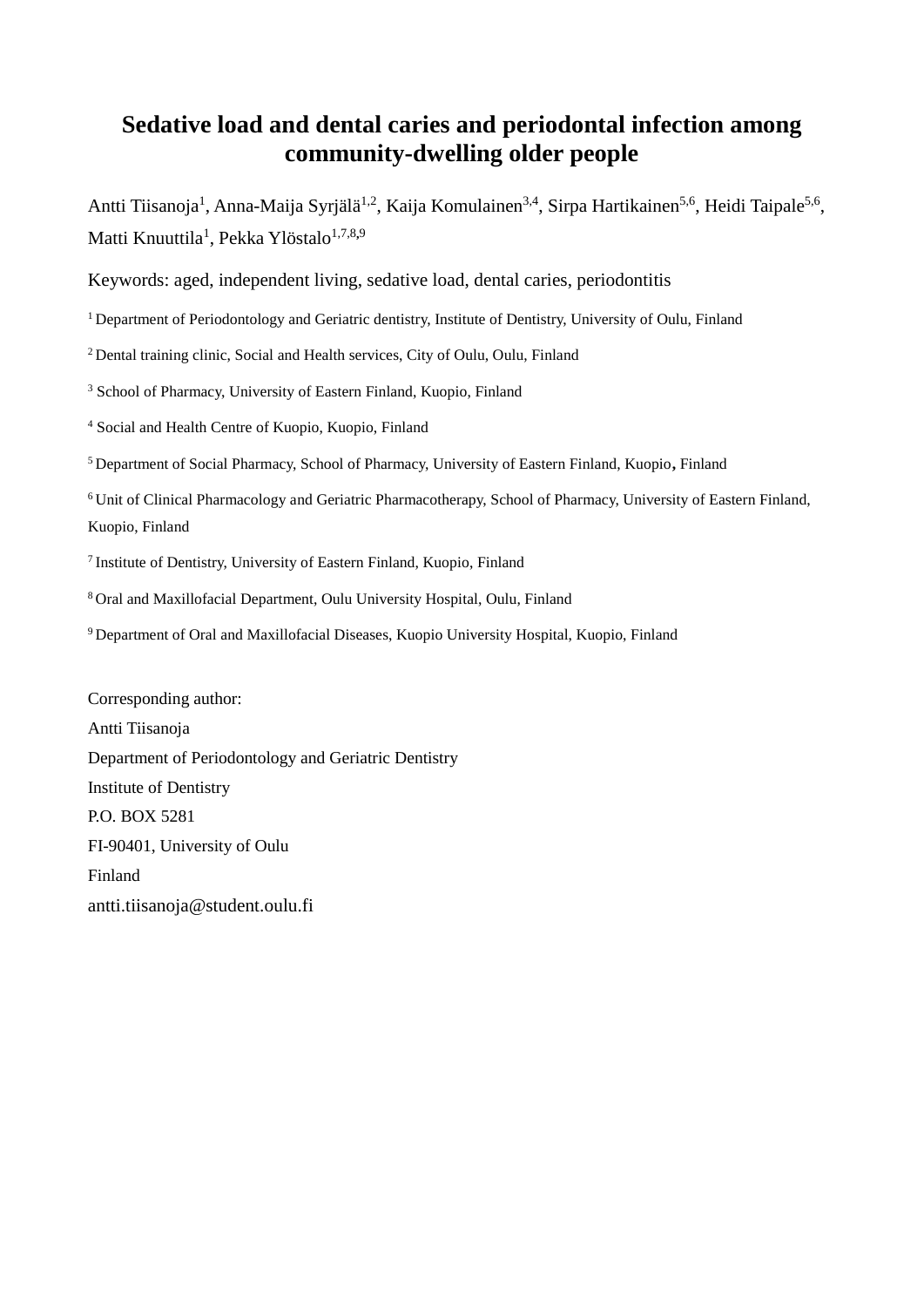# **ABSTRACT**

Objective: To study the relation of sedative load to carious teeth and periodontal pocketing indication of infectious periodontal disease—among older people.

Materials and Methods: This cross-sectional study was based on a subpopulation of 158 community-dwelling, dentate, non-smoking, 75-year-old or older people from the Oral Health Geriatric Multidisciplinary Strategy study. The data were collected by interviews and clinical oral examinations during 2004–2005. Sedative load was measured by means of the Sedative Load Model and Poisson multivariate regression models were used to estimate relative risk (RR) with 95% confidence intervals (CI).

Results: Participants with a sedative load of either  $1-2$  (n=31) or  $\geq 3$  (n=12) had an increased likelihood of having carious teeth (RR: 1.8, CI: 1.2–2.6 and RR: 2.4, CI: 1.4–4.1, respectively) compared to participants without a sedative load. There was an inverse association between sedative load and the number of teeth with periodontal pockets.

Conclusions: Presence of dental caries was associated with the use of drugs with sedative properties. The use of drugs with sedative properties was not associated with the presence of periodontal pockets.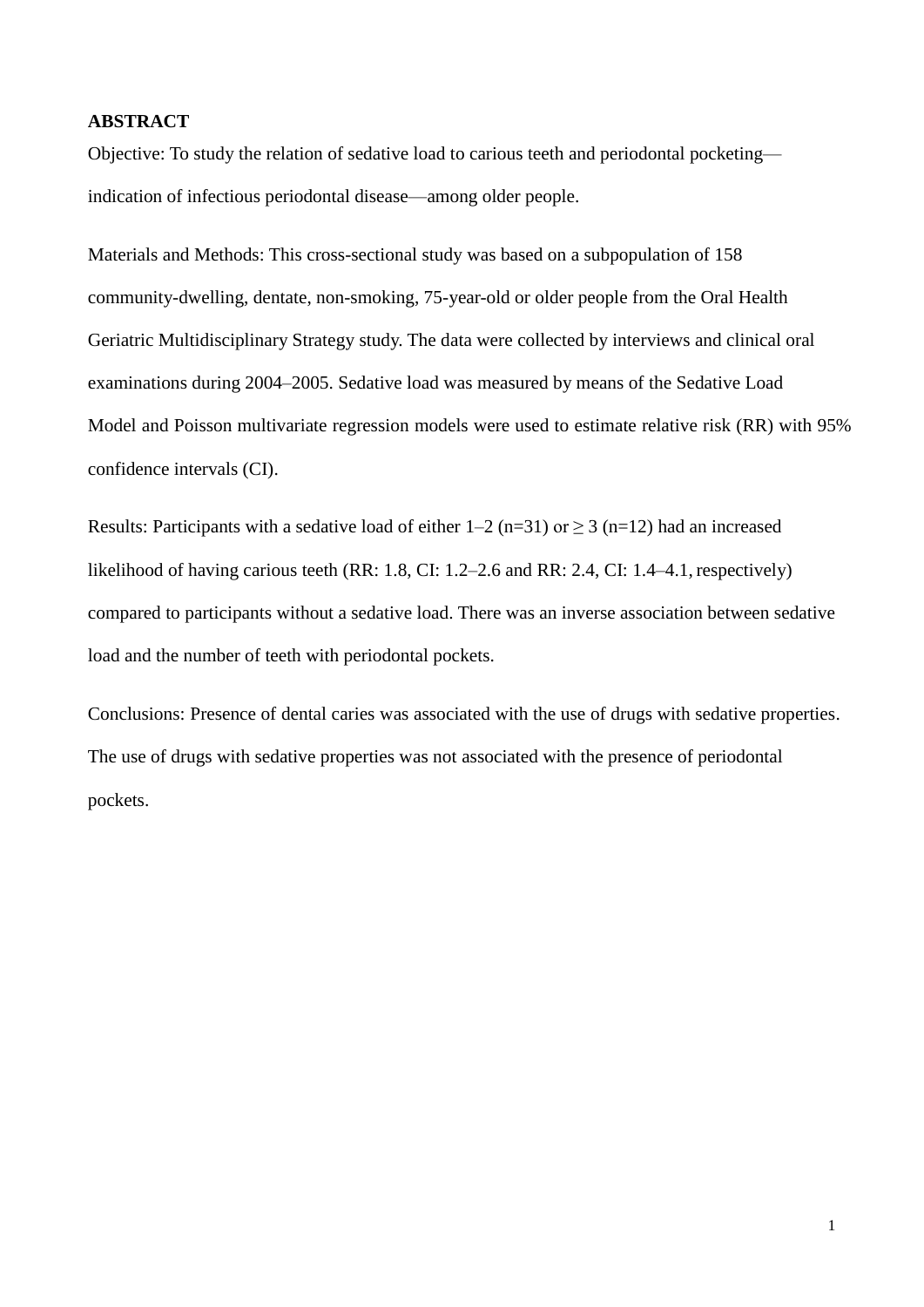## **INTRODUCTION**

The most commonly used sedatives and hypnotics are benzodiazepines or benzodiazepine-like agents, and their effects include sedative, hypnotic, anticonvulsive and muscle-relaxant properties<sup>1</sup>. Also other drugs, such as opioids, antipsychotics, antidepressants and beta-blockers, for example, have sedative properties, but usually as an unwanted side effect. When a patient uses at least one of the above-mentioned drugs, they create a sedative load for the patient, which can be assessed by using the Sedative Load Model<sup>2</sup>.

Use of sedative and hypnotic drugs has been reported to be higher among older people than among the general population<sup>3</sup>. Among older people, from 10 to 40 per cent of patients take sedative drugs or drugs with sedative properties, and use of sedatives becomes more common with increasing age<sup>4-</sup> <sup>6</sup>. It is also noteworthy that among community-dwelling older people who use psychotropics, about 30 per cent take these drugs without proper diagnosis of a psychic disorder<sup>7</sup>, which is related to the fact that psychotropics are prescribed for treatment of unspecific side effects of other drugs or nonspecific symptoms such as dizziness, malaise, headache or anxiety as well as behavioural and psychological symptoms of dementia<sup>8, 9</sup>.

There are a number of studies reporting that use of medications with sedative properties–such as antidepressants for example–is associated with an increased risk of having carious teeth $10-13$ . On the other hand, the study by Thompson et.al<sup>14</sup> showed that drugs with sedative properties did not have association with increased risk of having caries. Other drugs, possibly related to dental caries, include antihistamines<sup>15</sup>,  $\beta$ -blockers and antiasthma drugs<sup>15</sup>. The possible effects of the total number of drugs on dental caries have also been studied<sup>16, 17</sup>.

There is a lack of knowledge about the relation of cumulative exposure to drugs with sedative properties to dental caries or periodontal diseases. To our knowledge, there are no studies on the cumulative effect of drugs with sedative properties on dental caries or periodontal diseases. Hence,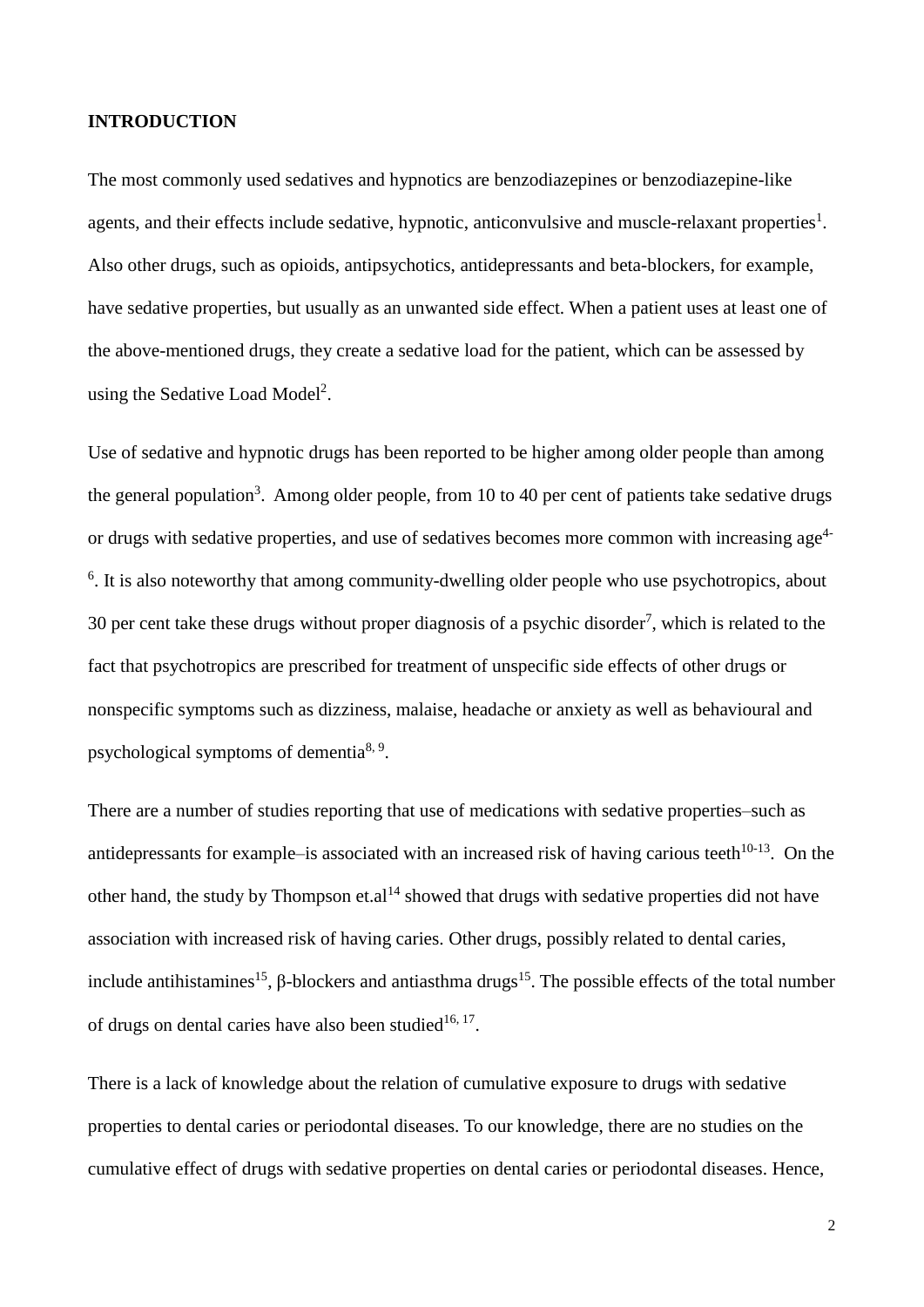the aim of this study was to examine whether sedative load, measured by using the Sedative Load Model, is related to the number of carious teeth and periodontal pocketing—indicative of infectious periodontal disease—among older people.

#### **MATERIALS AND METHODS**

This study is a secondary analysis of a larger Geriatric Multidisciplinary Strategy for the Good Care of the Elderly -study (GeMS), which originally included 1000 randomly selected inhabitants of Kuopio, aged 75 years or older. The aim of the GeMS study was to evaluate a model for geriatric assessment, care and rehabilitation. 781 participants provided written informed consent to participate in the original study (162 refused, 2 moved residence and 55 died before the scheduled baseline examination). GeMS study population was divided into a control group (n=377) and to a geriatric intervention group (n=404). Oral clinical examination was performed on the participants belonging to the geriatric intervention group (n=354, 27 refused and 23 died before the oral examination). In the present study, we restricted our study population to include communitydwelling, dentate and non-smoking participants, who had an oral clinical examination during the years 2004–2005 (n=158; 110 women and 48 men, with a mean age of 79.3 and  $SD<sub>±</sub>$  3.7 years).

Written informed consent was obtained from the participants or their relatives. The study protocol was approved by the ethics committee of Kuopio University Hospital and the University of Kuopio. More information about the GeMS study can be found in the papers by Lampela et al.<sup>18</sup> and Tikkanen et al.<sup>19</sup> and about the Oral Health GeMS study in the papers by Komulainen et al.<sup>20</sup> and Tiisanoja et al.<sup>21</sup>

#### **Comprehensive Geriatric Assessment (CGA)**

Information about the participants' health status and health behaviour was collected with interviews and clinical examinations, carried out by a multiprofessional team of two trained nurses, two trained physiotherapists and two physicians specialising in geriatrics. If a participant was unable to answer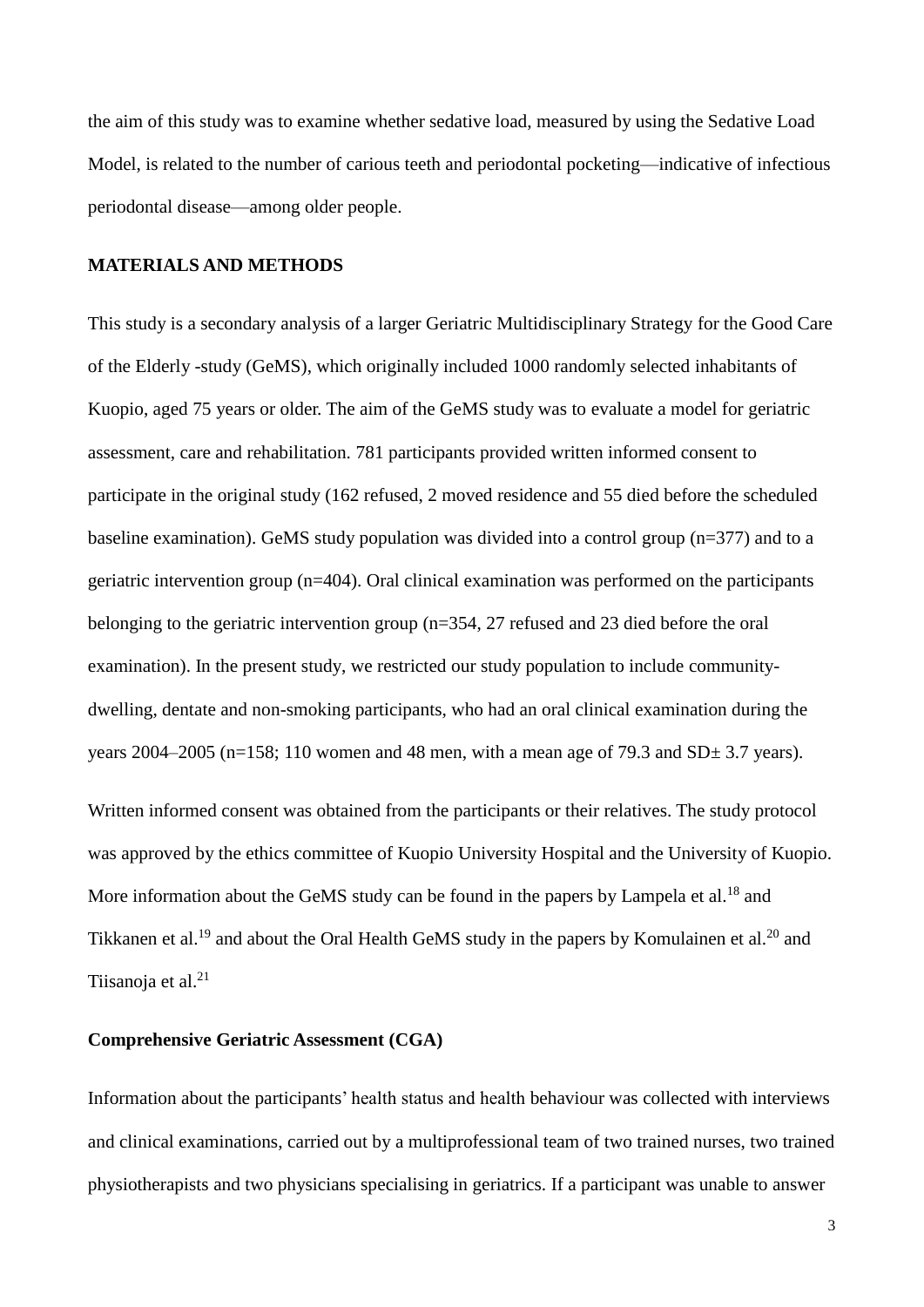the questions due to his/her cognitive or other impairment, a caregiver or a close relative provided the information. If the participant was unable to visit the local municipal health centre, the interviewer and a physician visited his/her home to conduct the interview and geriatric clinical examination. Medical records from local municipal health centres, home-nursing services, local smaller hospitals and Kuopio University Hospital were also utilised in the GeMS study.

### **Clinical oral examination**

The clinical oral examinations were performed in 2004–2005 by one of two examining dentists during a dental appointment. The clinical oral examinations were performed in a dental unit including a unit lamp, a dental chair, a syringe and saliva suction with a gauze pad, a WHO colourcoded periodontal probe and a mouth mirror. The dentists were trained by examining seven participants together, and because the examination was time-consuming, no repeated examinations were done.

If the participant was unable or unwilling to visit a local dental clinic of the municipal health centre of Kuopio, a dentist accompanied by a dental nurse or dental hygienist made a home visit. The rate of participation in the clinical oral examinations, including home visits, was 70.8%. The clinical oral examinations were performed an average of six months later than the collection of information about the participants' medication.

#### **Outcome variables**

The outcome variables were the number of teeth with caries lesions needing restorative treatment and the number of teeth with pathologically deepened periodontal pockets (4 mm or more). The presence of dental caries was detected by means of a visual and tactile examination on five surfaces (occlusal, mesial, buccal, distal and lingual) of each tooth. Dental caries was recorded as: 1) crown caries when the lesion reached the dentin layer on the clinical crown, 2) root caries if the root surface was softened, 3) crown and root caries and 4) decayed dental root. The tooth was recorded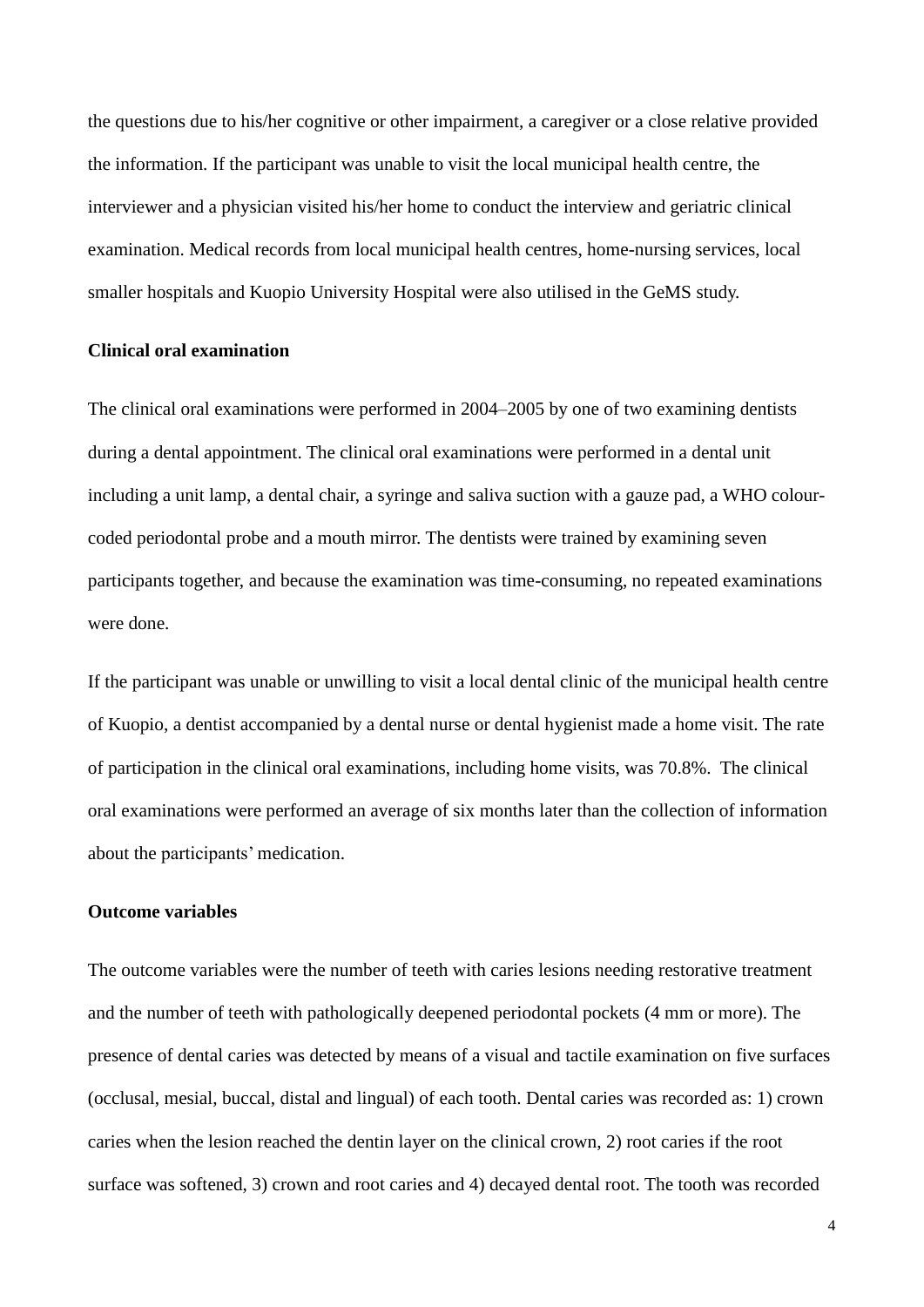as a carious tooth if one of the above-mentioned criteria was fulfilled. Teeth with incipient and arrested lesions were not considered as carious teeth.

The number of teeth with periodontal pockets 4 mm deep or deeper, i.e. periodontal pocketing was used to measure the extent of infection in the periodontium. The periodontal pockets were probed on the distopalatal/distolingual and mesiobuccal surfaces of each tooth. Only the deepest pocket depth by each tooth was recorded.

#### **Sedative load**

Medication use was assessed in the Comprehensive Geriatric Assessment **(**CGA) by a study nurse and verified by the examining physician on the basis of each participant's actual pattern of use rather than the clinician's prescribed pattern of use. Sedative load was calculated from the medication data (2004) according to the previously published Sedative Load Model<sup>2, 6</sup>, which is designed especially for older patients and was updated on  $2009^{22}$ . Each drug taken by the participant was categorised into one of four groups based on its sedative properties. The first group included primary sedative drugs (e.g., conventional antipsychotics, anxiolytics, hypnotics and tricyclic antidepressants). The second group included drugs with sedation as a prominent side effect and preparations with a sedating component (e.g., atypical antipsychotics, SSRIs, antiepileptics). The third group included drugs with sedation as a potential but rare adverse reaction (e.g. secondgeneration antihistamines) and the fourth group consisted of all other drugs with no known sedative properties.

A sedative rating was assigned to each drug group. All the drugs in group one had a rating of 2, and in group two the rating was 1. Drugs in groups three and four were assigned a sedative rating of zero. To define the participant's sedative load, the sedative ratings of all regularly used drugs were summed up. Sedative load was classified into three categories: 1) 0, n = 115; 2) 1–2, n = 31 and 3)  $\ge$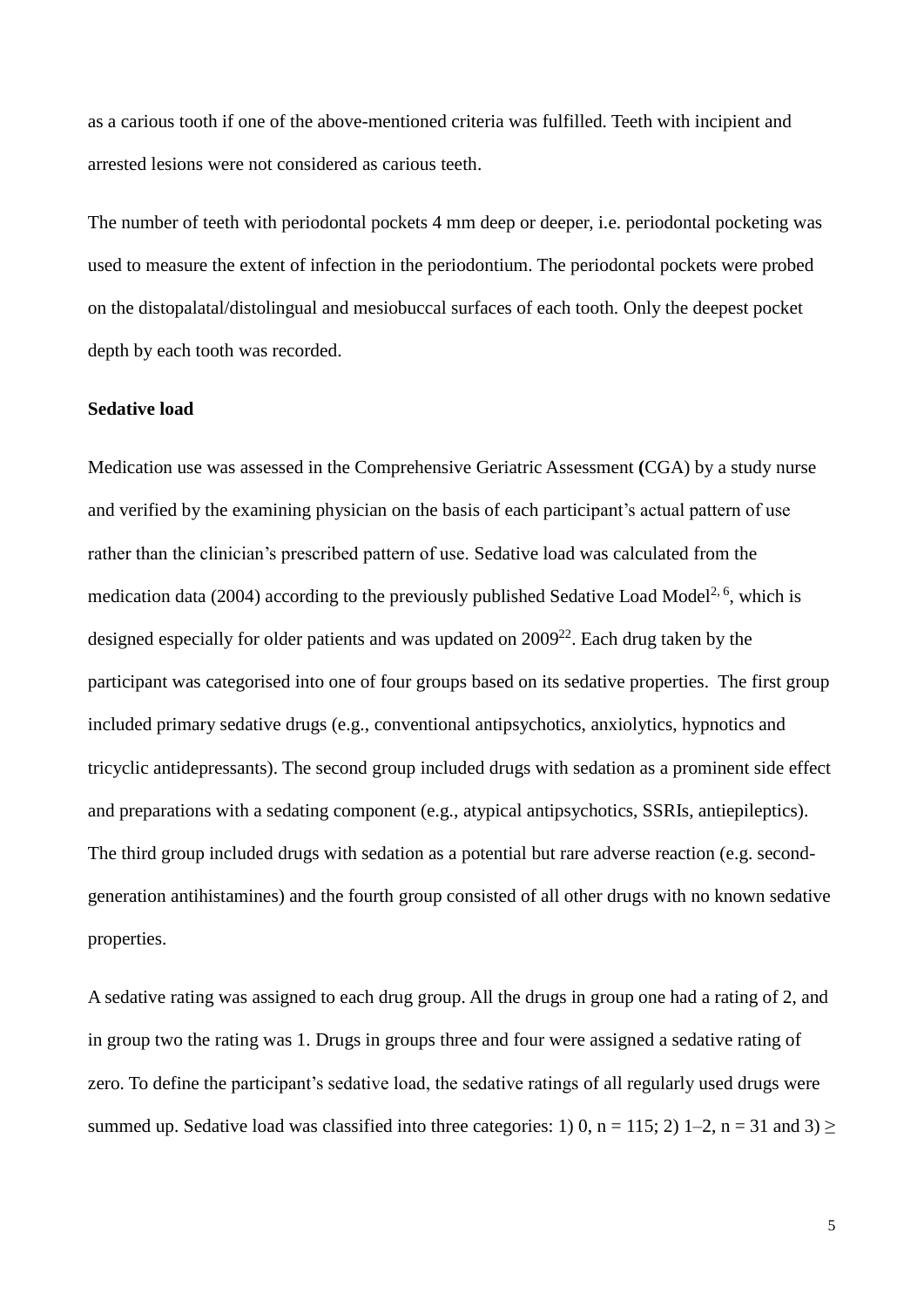$3, n = 12$ . Further information about sedative load in the GeMS study population has been published previously by Taipale and co-workers<sup>23</sup>.

The total number of drugs used by the participant—including when-required drugs—was based on the review of the patient's actual pattern of use. The Carnahan's Anticholinergic Drug Scale<sup>24</sup> (ADS) was used to measure the anticholinergic burden caused by the medication.

## **Other variables**

The presence of dental plaque was measured on the buccal and palatal surfaces of all teeth, based on a visual examination after light drying with an air syringe. The amount of dental plaque was classified into three categories: 1) dental plaque on  $\leq 20\%$ , 2) 21–50% and 3) more than 50% of the examined teeth. The presence of dental calculus (both supra- and subgingival calculus) was determined during the probing of periodontal pockets. This variable was classified as: 1) dental calculus on  $\leq 20\%$ , 2) 21–50% and 3) >50% of the examined teeth.

Visits to a dentist were classified into two categories: regularly *vs.* symptom-based or never. Toothbrushing and use of toothpaste (mostly fluoridated) were classified as at least twice a day *vs.*  more seldom. Consumption of pastilles or other sweets was classified as never or more seldom than weekly *vs.* weekly or more often. Consumption of juices or soft drinks was classified as never or more seldom than weekly *vs.* weekly or more often.

The participants' cognitive function was assessed using the Mini-Mental State Examination  $(MMSE)^{25}$ , and scores less than 25 of 30 were considered indicative of cognitive impairment<sup>26</sup>. Comorbidities were scored using a modified version of the Functional Comorbidity Index<sup>27</sup> (FCI), which was developed to assess physical function in older people. Medical diagnoses included in the FCI were arthritis (rheumatoid arthritis and other connective tissue disorders), osteoporosis, asthma/chronic obstructive pulmonary disease, coronary artery disease, congestive heart failure, myocardial infarction, Parkinson's disease, stroke, diabetes mellitus, depressive symptoms, visual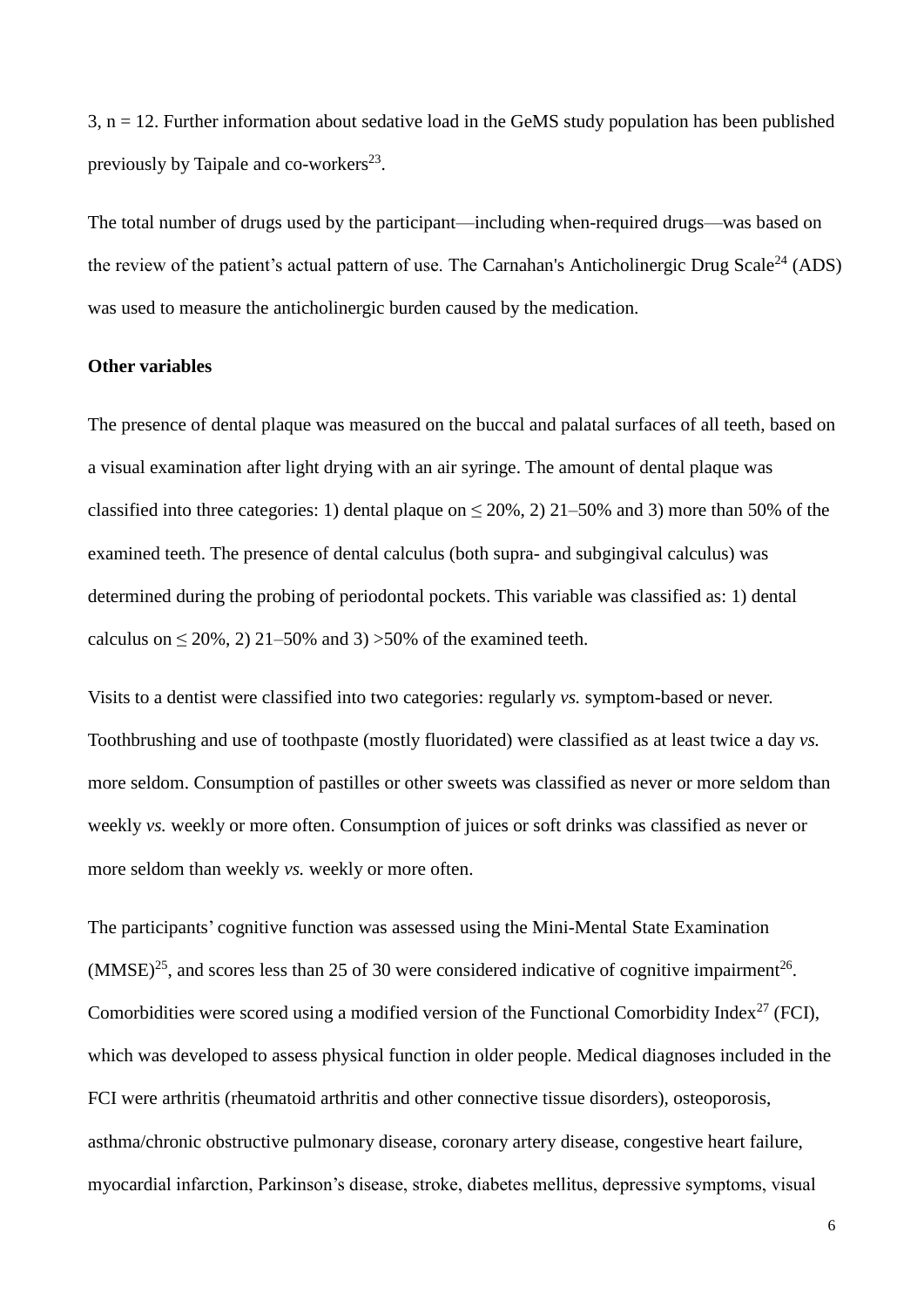impairment, hearing impairment and obesity (body mass index  $>$  30). Each diagnosis was assigned a value of 1, and a value of 0 means the participant does not have any of the diagnoses included in the FCI. Information about diagnoses was obtained from the participants themselves, the CGA, medical records of primary health care or Kuopio University Hospital or data obtained from the Finnish Special Reimbursement Registers maintained by the Social Insurance Institution of Finland. The FCI was classified into two categories:  $0-2$  points *vs.*  $\geq 3$  points.

Functional ability was assessed using the Lawton-Brody Questionnaire on the Instrumental Activities of Daily Living Scale (IADL) which included eight domains<sup>28</sup>. These domains were ability to use a telephone, shop for groceries, prepare food, do housekeeping, do laundry, use transportation, manage medication and handle finances. The sum IADL scores ranged from 0 (inability) to 8 (high ability) and were classified into two categories: a score of 0–6 *vs.* 7–8.

Body mass index (BMI) was classified into two categories:  $BMI < 30$  *vs.* BMI  $\geq 30$ . Diabetes was determined from information obtained from the CGA, medical records of primary health care or Kuopio University Hospital or data obtained from the Finnish Special Reimbursement Registers maintained by the Social Insurance Institution of Finland. Diagnoses of rheumatoid diseases (arthritis, polymyalgia rheumatica, Sjörgen's syndrome, other rheumatoid disease) were also obtained from medical records of primary health care or Kuopio University Hospital. Education was classified by its duration as follows: 7 years or more *vs.* less than 7 years.

#### **Statistical methods**

We used Poisson multivariate regression models to estimate relative risk (RR) and their 95% confidence intervals (CI). All models were adjusted for age, gender, education, FCI, MMSE, IADL**,**  diabetes, rheumatoid diseases and number of teeth (as an offset variable). We did additional analyses where we also adjusted for toothbrushing frequency and toothpaste (Model 2), the presence of dental plaque (Model 3) and ADS (Model 4). All except one of the models for dental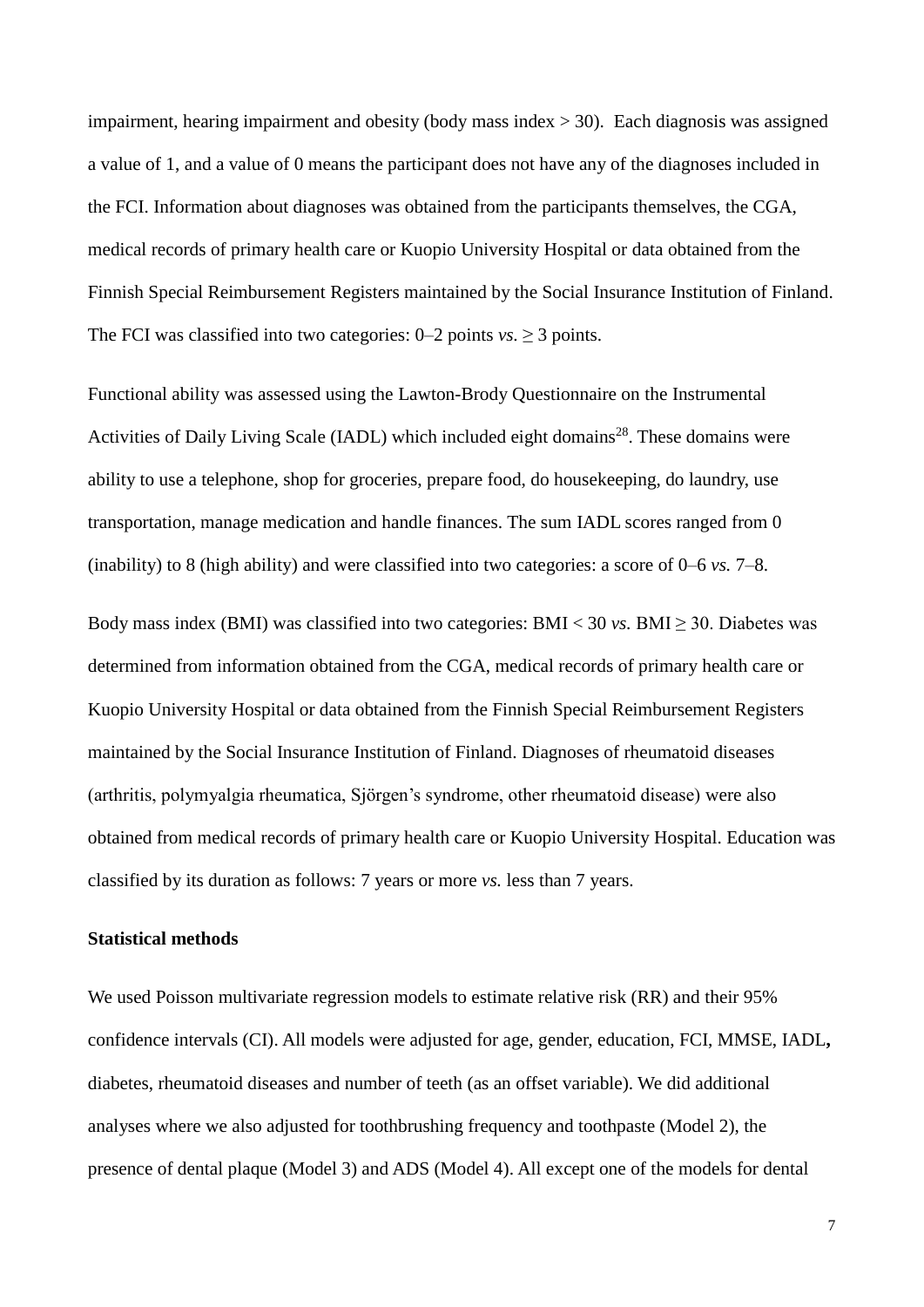caries were also adjusted for the patient's total number of drugs (Model 5). For dental caries we also tested interactions between sedative load and oral health variables such as toothbrushing, the use of toothpaste and dental visits. SPSS 22.0 software for Windows<sup>29</sup> was used in the statistical analyses.

## **RESULTS**

The characteristics of the study population according to categories of sedative load are presented in Table 1. The most frequently used drugs with sedative properties among the study population were benzodiazepines and related drugs (Table 2). The unadjusted relative risks of the explanatory variables are presented in Table 3. Distributions of dental caries and number of teeth with deepened periodontal pockets in the study population are presented in Figure 1.

After adjusting for confounding factors (age, gender, education, FCI, MMSE, IADL, diabetes, rheumatoid diseases and the patient's total number of drugs), participants with either SL 1–2 or SL  $\geq$  3 showed an increased likelihood of having carious teeth (RR: 1.8, CI: 1.2–2.6 and RR: 2.4, CI: 1.4–4.1, respectively) compared to participants without any sedative load. Further adjustment for toothbrushing frequency, use of toothpaste, the use of anticholinergic drugs (ADS) or the presence of dental plaque did not essentially affect the risk estimates, except that the association with dental caries was somewhat stronger when the model was also adjusted for the use of anticholinergic drugs (ADS) (Table 4). To assess the magnitude of the effects of other medications, we created models where the patient's total number of drugs was not controlled for. The respective risk estimates for these models were slightly higher: RR: 1.9, CI: 1.3–2.8 and RR: 2.9, CI: 1.8–4.7. The Pearson correlation coefficient between sedative load and total number of drugs was  $0.40$  (p=0.01).

After adjustment for age, gender, education, FCI, MMSE, IADL, diabetes and rheumatoid diseases there was no dose-dependent association between sedative load and the number of teeth with deepened periodontal pockets, although the participants with a sedative load  $\geq$  3 had a decreased likelihood of having teeth with deepened periodontal pockets (RR: 0.5, CI: 0.3–0.9) compared to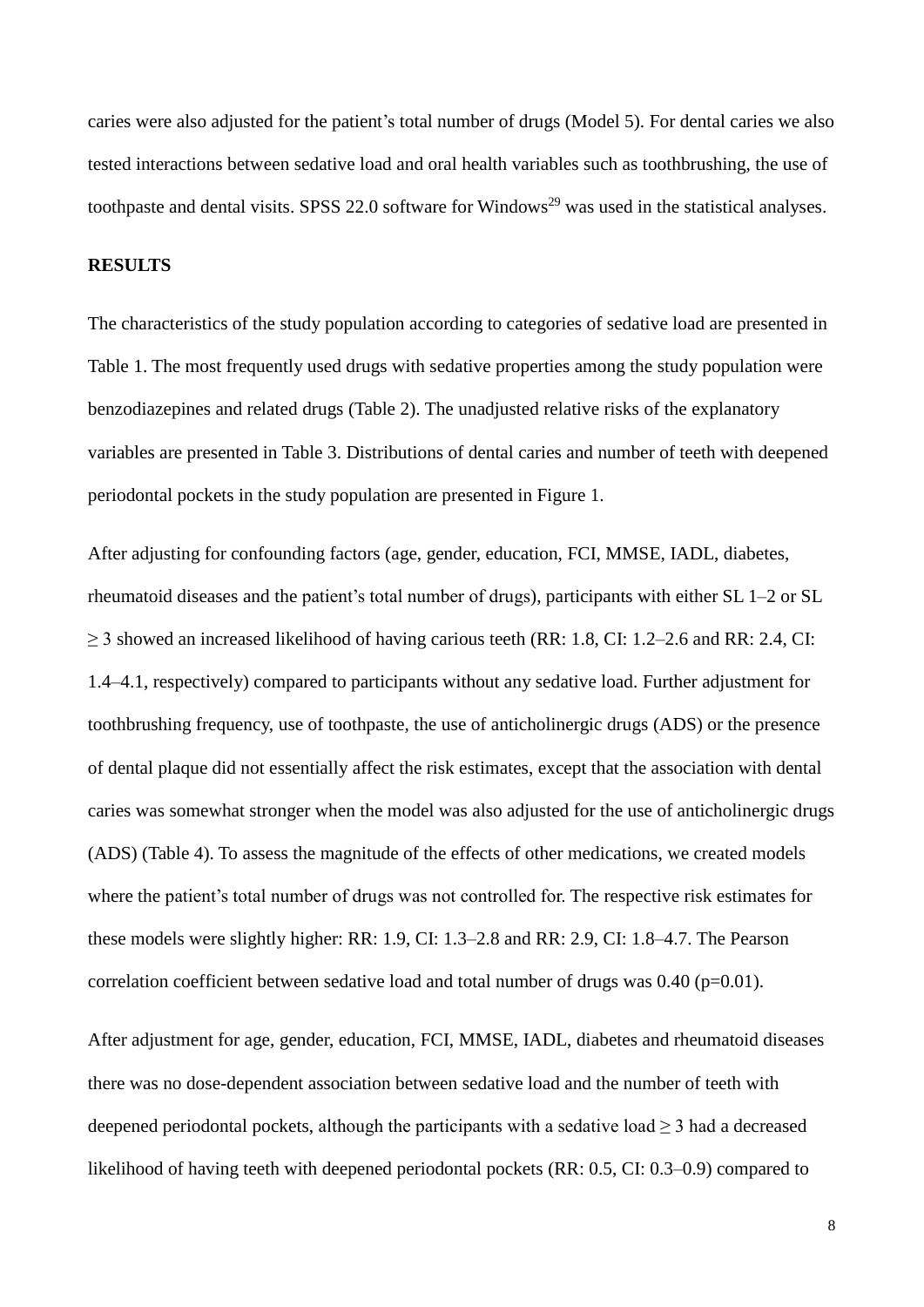participants without any sedative load. Further adjustments for toothbrushing frequency, presence of dental plaque or use of toothpaste did not change the risk estimates essentially (Table 4). Adjustment for the use of anticholinergic drugs (ADS) did not have any essential effect on risk estimates (Table 4).

Additional analyzes were performed to study whether there are any synergistic or antagonist effects between dental caries and oral health behaviour variables, such as toothbrushing, the use of toothpaste and dental visits. These analyses showed that there was a statistically significant product term between the use of toothpaste and sedative load  $(p=0.024)$ , non-significant product terms between toothbrushing and sedative load ( $p= 0.249$ ) and dental visits and sedative load ( $p= 0.139$ ).

The results regarding the relation of the total number of drugs and both dental caries and periodontal pocketing are shown in Table 4. The total number of drugs was not consistently associated with dental caries. The overall association of the total number of drugs with periodontal pocketing was opposite direction to that of sedative load.

#### **DISCUSSION**

To the best of our knowledge, this is the first study to analyse the relation of the cumulative effects of multiple drugs with sedative properties to oral diseases, whereas all previous studies have focused on the effect of a single category of drugs or alternatively the total amount of drugs on oral diseases. The main finding of the present study was that participants who had higher sedative load were more likely to have carious teeth but not deepened periodontal pockets.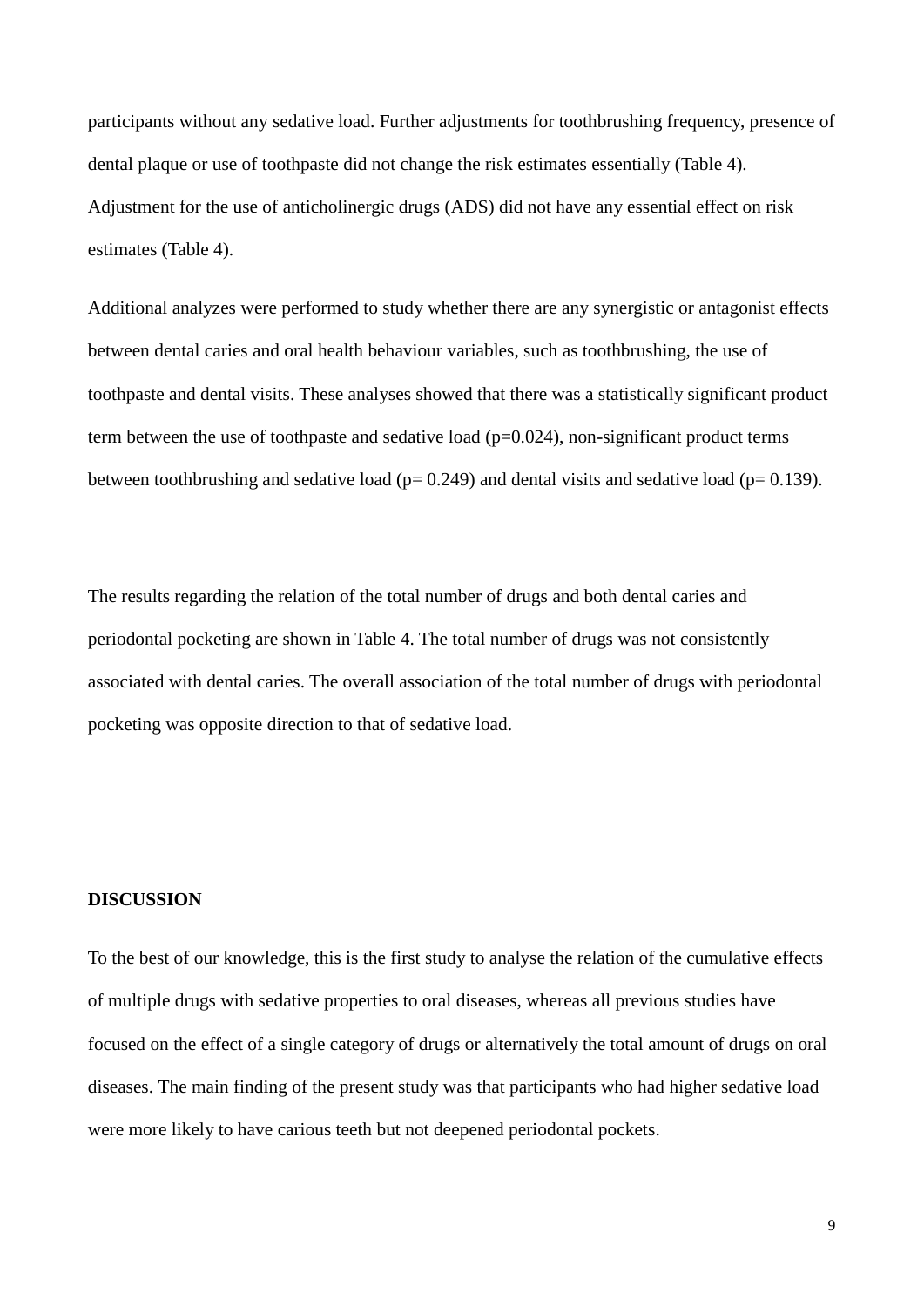Regarding dental caries, the association between sedative load and the number of carious teeth was consistent and not essentially affected by further adjustment for variables describing oral hygiene, such as the presence of dental plaque, toothbrushing frequency and use of toothpaste, in most cases fluoridated. The association with dental caries concurs with previous studies, which have shown an association between use of antidepressants and dental caries<sup>10-12</sup>. One possible and perhaps the most likely explanation why sedative load was associated with carious teeth is that participants with a higher sedative load had low salivary secretion–as seen in Table 1– which is known to be associated with low intraoral pH, low buffer capacity of saliva<sup>30, 31</sup> and changes in oral microflora<sup>32</sup>. This observation is further supported with the fact that the anticholinergic burden, measured by Carnahan's Anticholinergic Drug Scale<sup>24</sup>, was higher among those with the high sedative load (Table 1). On the other hand, when the models were adjusted for ADS the risk estimates changed only slightly (Table 4). This suggests that sedative properties of the drugs, rather than solely anticholinergic properties, explain the association with dental caries. Such sedative drugs without anticholinergic properties are benzodiazepines, hypnotic, or opioids, for example<sup>33</sup>.

Other mechanism which could explain the observed association with dental caries is that use of drugs with sedative properties can deteriorate cognition and alter mood<sup>34</sup>, which in turn can cause disregard for daily tasks such as toothbrushing. This explanation is supported by the observation that the participants with  $SL \geq 3$  brushed their teeth less often than those with a lower sedative load, but not by the fact that there was at the same time an inverse association of sedative load with periodontal pocketing. This kind of inverse association with plaque related condition would not be expected if the association was explained solely by poor oral hygiene.

Sedative load has been associated with impaired muscle strength<sup>35</sup>, which in turn may decrease the participant's capability to brush his/her teeth properly. However, a previous study based on the Oral Health GeMS study suggests that impaired muscle strength is not a plausible explanation, at least not in this home-dwelling population, as handgrip strength was not associated with oral self-care<sup>36</sup>.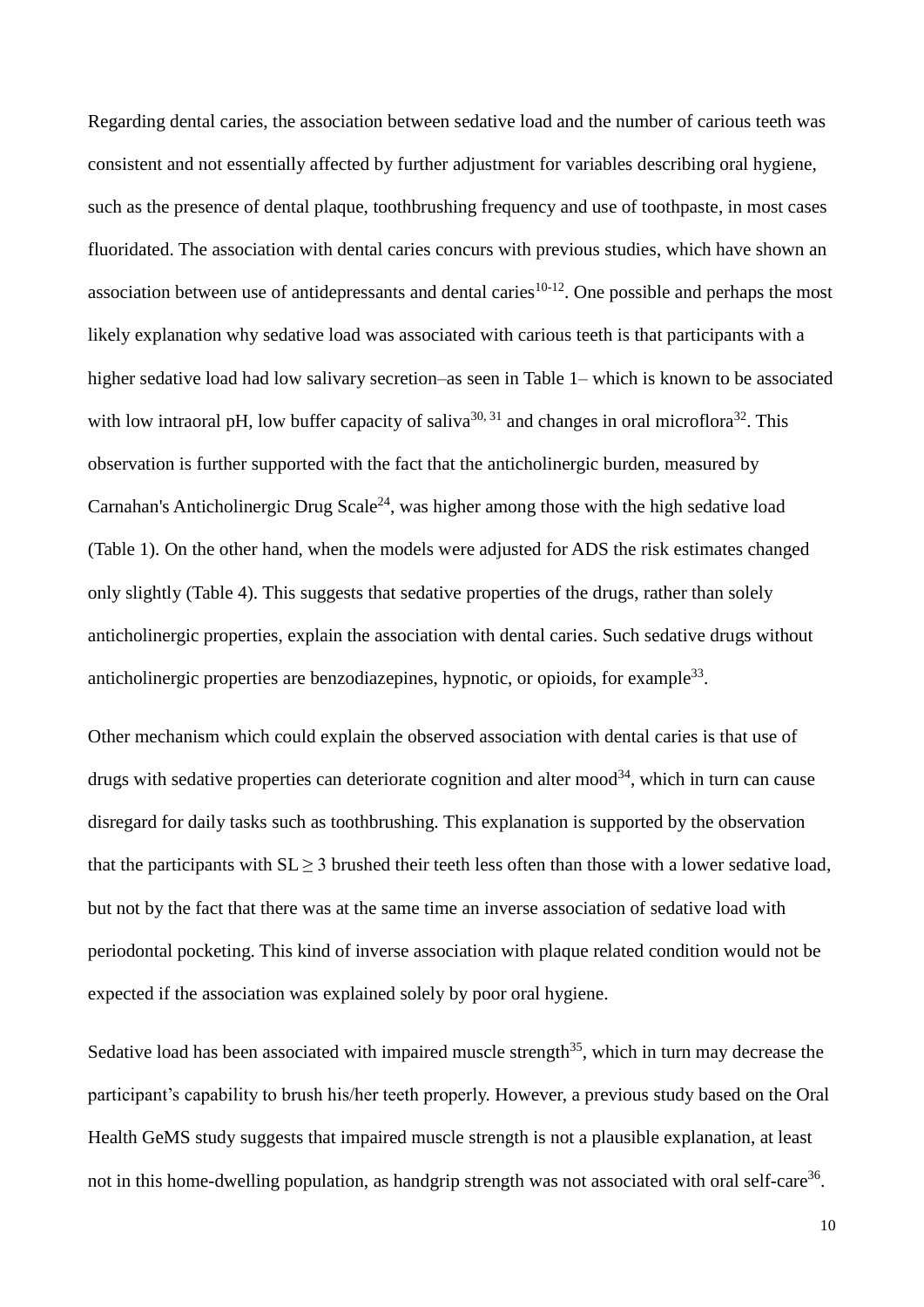On the other hand, additional analyses (interactions between sedative load and oral health behaviour) suggest the possibility of a synergistic effect of poor health behaviour and high sedative load in the development or progression of dental caries. However, the results are not fully consistent and are subject to uncertainty.

Whether sedative load has any effect on the periodontium has not to our knowledge been studied previously. In this study, we found that participants with the highest sedative load had the poorest oral hygiene—whether measured by dental plaque or calculus—but despite this they had fewer teeth with deepened periodontal pockets. This seemingly unexpected observation supports the earlier-mentioned explanation that it is a question of qualitative changes in microbiota in the oral cavity, most likely related to low salivary secretion, which seem to create favourable conditions for cariogenic bacteria but not for periodontal pathogens<sup>37-39</sup>. The fact that sedative load was more or less inversely associated with periodontal pocketing is in accordance with previous results from the GeMS study showing that sedative load was associated with low salivary flow<sup>21</sup> and that low salivary secretion was inversely associated with periodontal pocketing<sup>40</sup>. Although this explanation seems to be the most probable, there are other explanations as well. For example, it could be speculated that certain sedative drugs can have immunomodulative properties which reduce tissue destruction in the periodontium thus explaining the inverse association between sedative load and periodontal pocketing.

Our paper stands out from previous papers because we were able to focus solely on drugs with sedative properties. The advantages of our explanatory variable were that the Sedative Load Model also includes drugs prescribed for somatic diseases and that the model depicts cumulative exposure to drugs with sedative properties. Altogether, sedative load has been reported to be a valid measurement of the total sedative load of all drugs used<sup>7</sup>. In spite of this, the use of medications which have no sedative properties is one potential source of residual confounding. However, we observed that adjustment with the total number of drugs changed the risk estimates only slightly,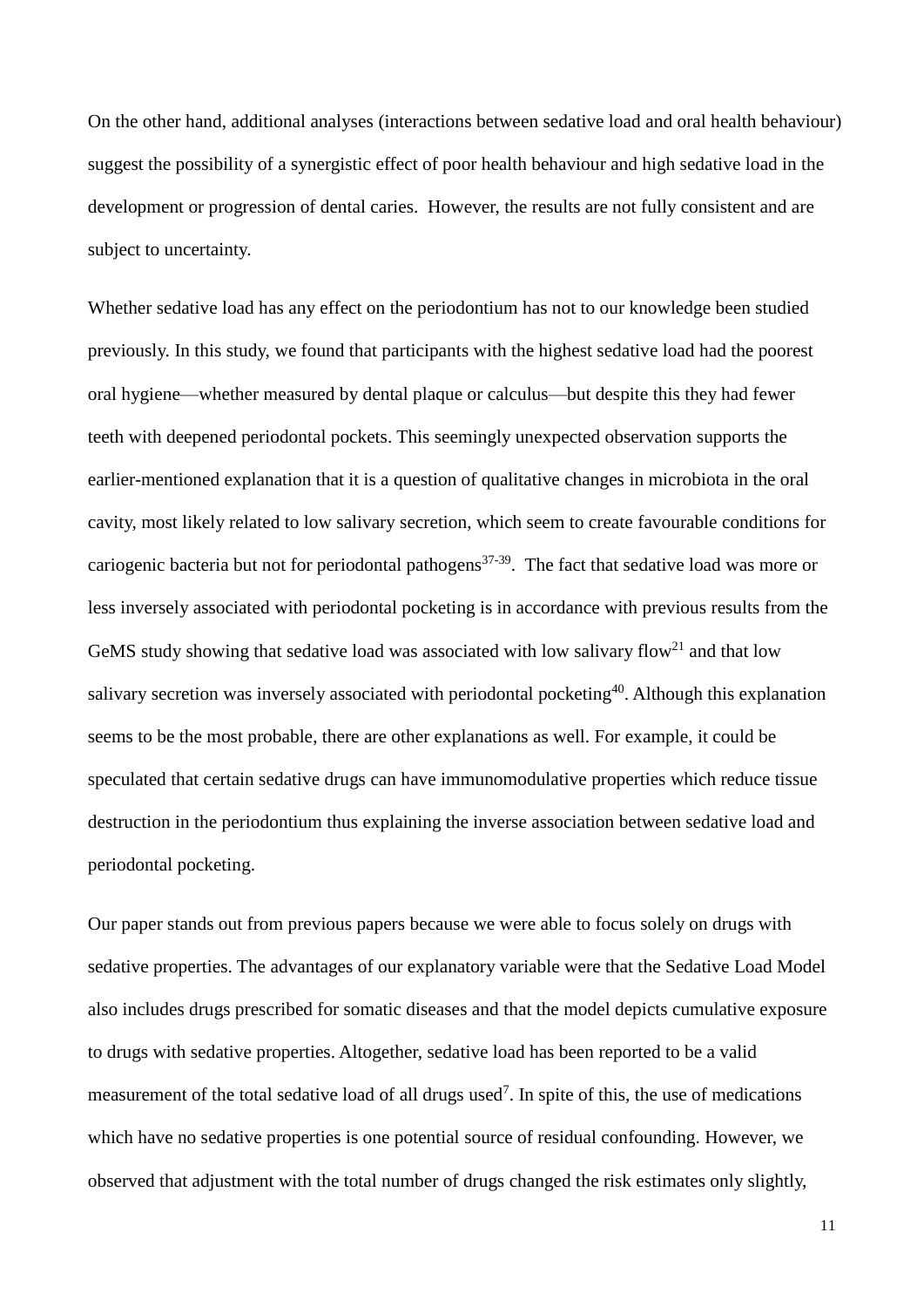indicating also that overall, non-specific use of drugs may not predispose teeth to dental caries and that dental caries is specifically related to the use of drugs with sedative properties. This interpretation is also supported by the finding that the total number of drugs was weakly associated with carious teeth. Regarding effects on the periodontium, we found that the total number of drugs showed effects opposite to those of sedative load; the total number of drugs was associated with the number of teeth with deepened periodontal pockets, whereas sedative load was inversely associated with the number of teeth with deepened periodontal pockets. These findings suggest that the number of drugs is an inaccurate indicator of oral health risks.

#### **Strengths and limitations**

The Oral health GeMS study was designed to be an intervention study where the recording of clinical parameters, such as dental caries and periodontal condition, was based on the participants' need for restorative treatment and periodontal treatment, respectively. In addition, the registration of dental caries and periodontal condition was done at tooth level. This robustness of measurements may have attenuated the strength of the association between sedative load and outcome variables.

Due to the design of the GeMS study, the study population was homogeneous in terms of ethnic origin and place of residence. Homogeneity was further increased by excluding smokers from the study. The exclusions that were made in order to increase the validity of the study obviously meant that the study population became smaller, which can be considered a limitation. We adjusted for a number of potential determinants of oral diseases such as gender, education, FCI, MMSE, IADL, ADS, diabetes and rheumatoid diseases (the most common general diseases, which have effect on oral health) and took into account the number of remaining teeth in the analysis. However, it must be remembered that the underlying reasons for taking medication and oral diseases may have factors in common, which may not be totally controlled for using statistical methods. These uncontrolled or partially controlled factors could be related to poor general health, for example. It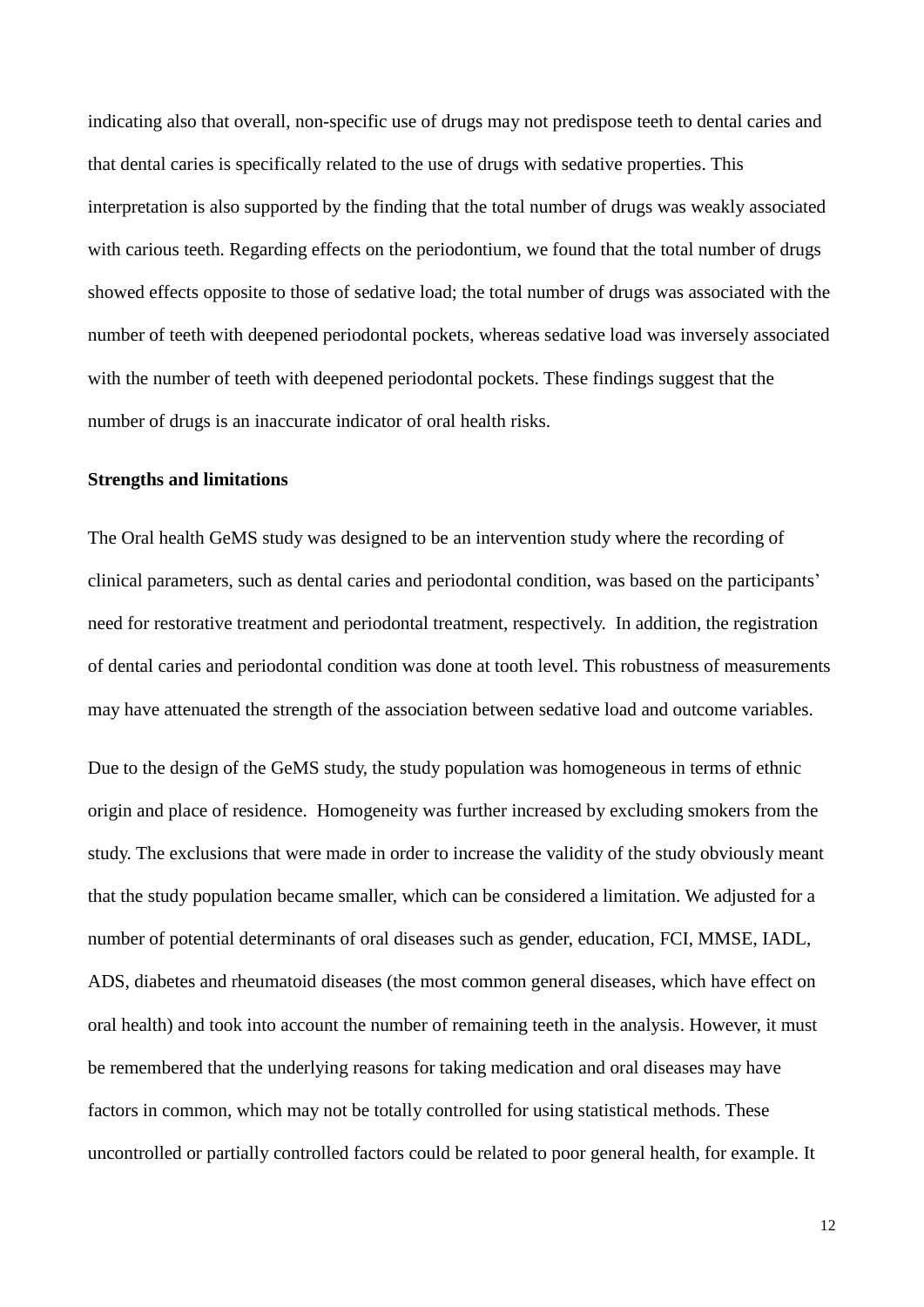should be noted that in this data other diseases or conditions that can affect oral health, such as Parkinson's disease, depression, HIV and radiotherapy in the head-and-neck region, were rare or non-existent.

Despite the fact that the participants were 75 years old or older, the fairly high participation rate (70.8%) in the clinical oral examination was achieved by making visits outside of the dental clinic. A limitation related to the clinical oral examination was a lack of assessment of repeatability (intraexaminer kappa) and concordance between examiners (inter-examiner kappa), which could not be assessed.

Another limitation in this study was the sedative load itself since it does not take into account drug  $\omega$ dosages<sup>22</sup>. It is commonly accepted that the dose-response relationship provides the evidence for adverse drug reactions<sup>41</sup>. Due to the complexity of the situation, we are regrettable not able to study the dosage of the drugs. This is due to the fact that, groups one (SL 2) and two (SL 1) alone in the sedative load model include 120 different drugs, with individual doses.

It should be remembered that this is not a true follow-up study despite the six-month time interval between the collection of the participant's medication and the clinical oral examination, because the participants were not free of diseases at the baseline of the study. In this sense, the study design is cross-sectional, where the data about medications were collected on average six months earlier than the clinical oral examination. Therefore, we cannot make any conclusions about the caries increment or development of periodontal disease.

The fact that there was a six-month delay before the clinical oral examination was done means periodontal condition or medications may have changed during this six-month period. However, it is not unreasonable to make the assumption that this time interval did not have an essential effect on the results due to the shortness of the time interval and also because, among older people,

13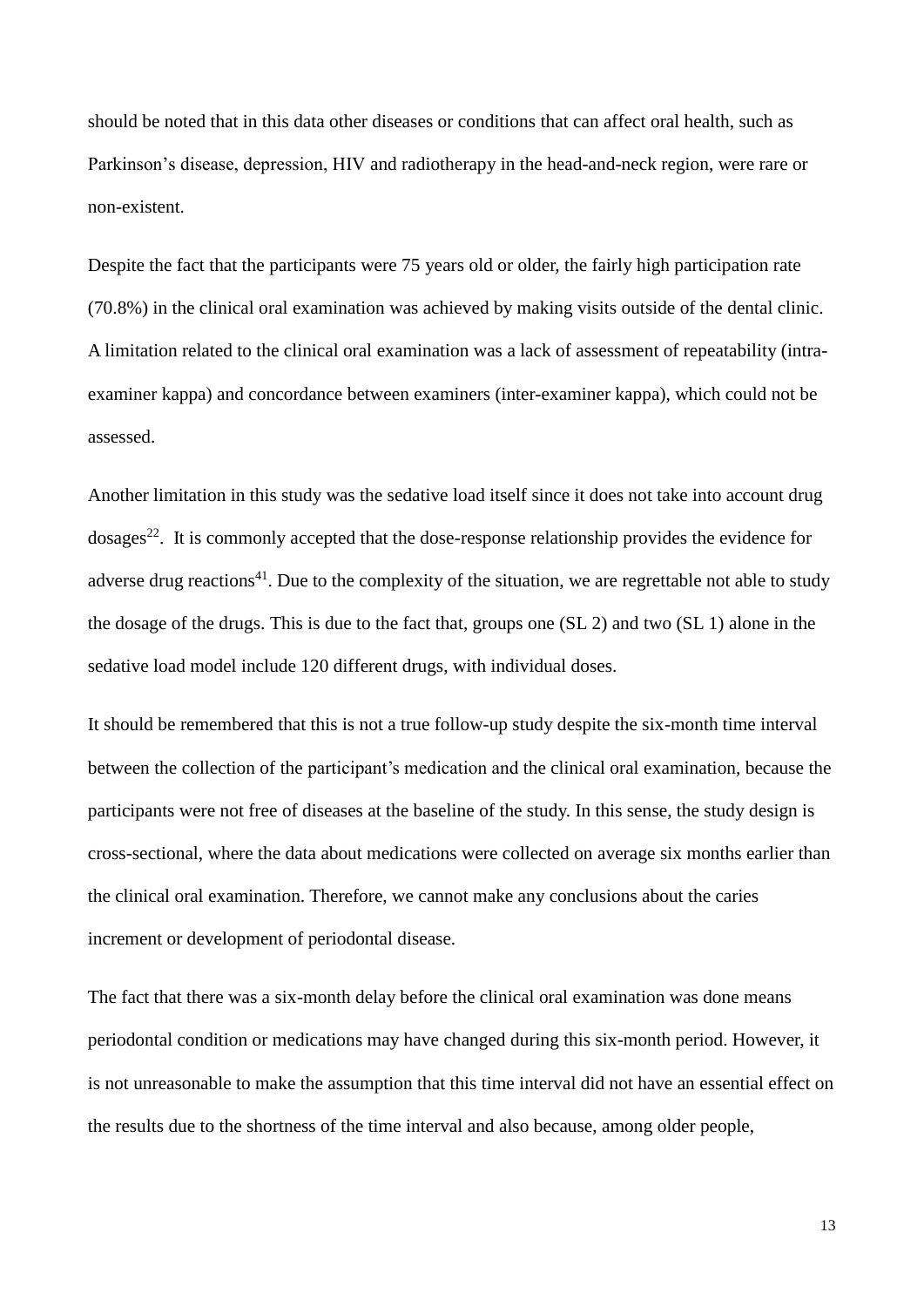medications for chronic diseases are fairly permanent and periodontal condition–in terms of periodontal pocketing-is in most cases quite stable<sup>42</sup>.

## **Implications of the study**

Based on the findings of this study, it is important that dentists and oral hygienists emphasize the importance of regular dental prophylaxis and cariological maintenance care among patients using multiple drugs with sedative properties. Instructions should be given to patients regarding proper toothbrushing and interdental cleaning techniques and the use of fluoride toothpaste, fluoride rinses and tablets. Also, clinicians caring for older patients should keep in mind that dental caries is a serious problem among older people. Especially patients who are taking multiple drugs with sedative properties should be referred to a dentist for assessment of dental prophylaxis need.

# **CONCLUSION**

It can be concluded that presence of dental caries is associated to the use of drugs with sedative properties. Another conclusion is that the use of drugs with sedative properties is not associated with the presence of periodontal pockets.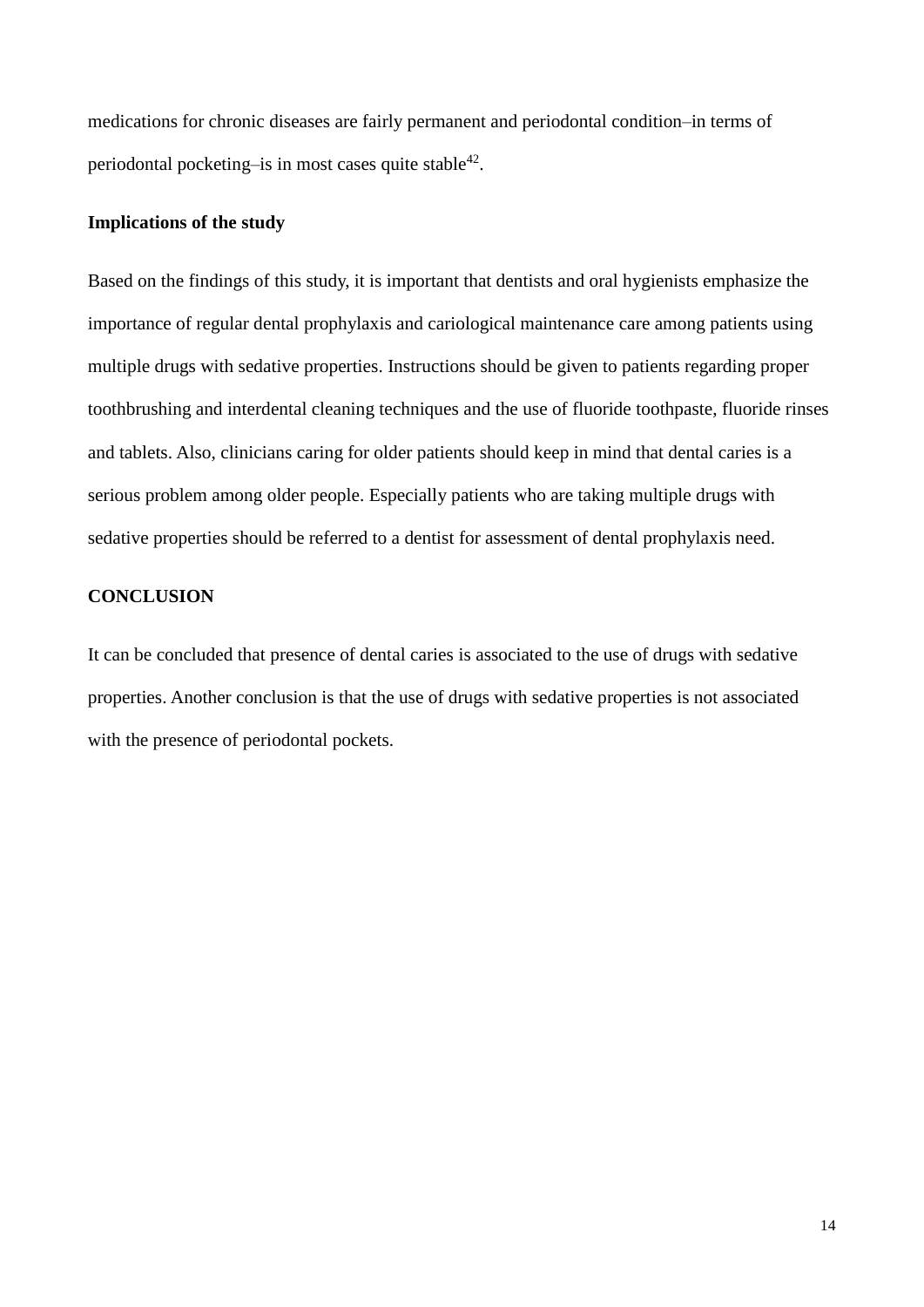| Characteristics                                                         | Sedative load <sup>a</sup> |                |                  |
|-------------------------------------------------------------------------|----------------------------|----------------|------------------|
|                                                                         | $\overline{0}$             | $1 - 2$        | $\geq$ 3         |
| $\mathbf N$                                                             | 115                        | 31             | 12               |
| Age (mean $\pm$ SD)                                                     | $78.8 \pm 3.6$             | $80.6 \pm 3.7$ | $80.5 \pm 3.5$   |
| $\geq$ 85 years, n (%)                                                  | 7(6.0)                     | 4(13)          | $\boldsymbol{0}$ |
| Gender, proportion of women, n (%)                                      | 73 (64)                    | 27(87)         | 10(83)           |
| Education $\geq$ 7 years, n (%)                                         | 63(56)                     | 18(58)         | 6(50)            |
| Number of teeth (mean $\pm$ SD)                                         | $15.1 \pm 8.0$             | $13.4 \pm 8.0$ | $12.3 \pm 9.3$   |
| Number of teeth with periodontal pockets $\geq 4$ mm (mean<br>$\pm$ SD) | $2.7 \pm 3.5$              | $2.8 \pm 5.0$  | $1.6 \pm 1.9$    |
| Number of carious teeth (mean $\pm$ SD)                                 | $0.9 \pm 1.4$              | $1.8 \pm 2.5$  | $2.6 \pm 4.6$    |
| Feeling of dry mouth                                                    |                            |                |                  |
| No or Occasional, $n$ $(\%)$                                            | 94 (82)                    | 25(81)         | 8(67)            |
| Often, $n$ $(\%)$                                                       | 21(18)                     | 6(19)          | 4(33)            |
| Stimulated salivary flow                                                |                            |                |                  |
| $< 1$ ml/min, n $(\%)$                                                  | $28(25)^e$                 | $13(43)^{b}$   | $7(70)^{c}$      |
| $\geq 1$ ml/min, n (%)                                                  | $82(75)^e$                 | $17(57)^{b}$   | $(30)^{c}$       |
| Unstimulated salivary flow                                              |                            |                |                  |
| $< 0.1$ ml/min, n $(\%)$                                                | $26(23)^d$                 | 14(45)         | $6(55)^{b}$      |
| $\geq 0.1$ ml/min, n (%)                                                | 85 $(77)^d$                | 17(55)         | $(45)^{b}$       |
| Dental plaque                                                           |                            |                |                  |
| $\leq$ 20% of teeth with dental plaque, n (%)                           | 43 (37)                    | 9(29)          | 2(17)            |
| $21-50\%$ of teeth with dental plaque, n $(\%)$                         | 27 (24)                    | 9(29)          | 2(17)            |
| $>$ 50% of teeth with dental plaque, n $(\%)$                           | 45 (39)                    | 13(42)         | 8(66)            |
| Dental calculus                                                         |                            |                |                  |
| $\leq$ 20% of teeth with dental calculus, n (%)                         | 28 (24)                    | 10(32)         | 4(33)            |
| 21-50% of teeth with dental calculus, n (%)                             | 41 (36)                    | 9(29)          | 2(17)            |
| $>$ 50% of teeth with dental calculus, n $(\%)$                         | 46(40)                     | 12(39)         | 6(50)            |
| Toothbrushing at least twice a day, n (%)                               | 95 $(83)^{b}$              | $(25(83)^{b})$ | 9(75)            |
| Use of toothpaste at least twice a day, n (%)                           | 60(52)                     | 12(39)         | 3(25)            |
| Regular dental visits, $n$ $(\%)$                                       | $68(60)$ <sup>b</sup>      | $16(53)^{b}$   | 5(42)            |

**Table 1.** Basic descriptive statistics of the study population by different categories of sedative load.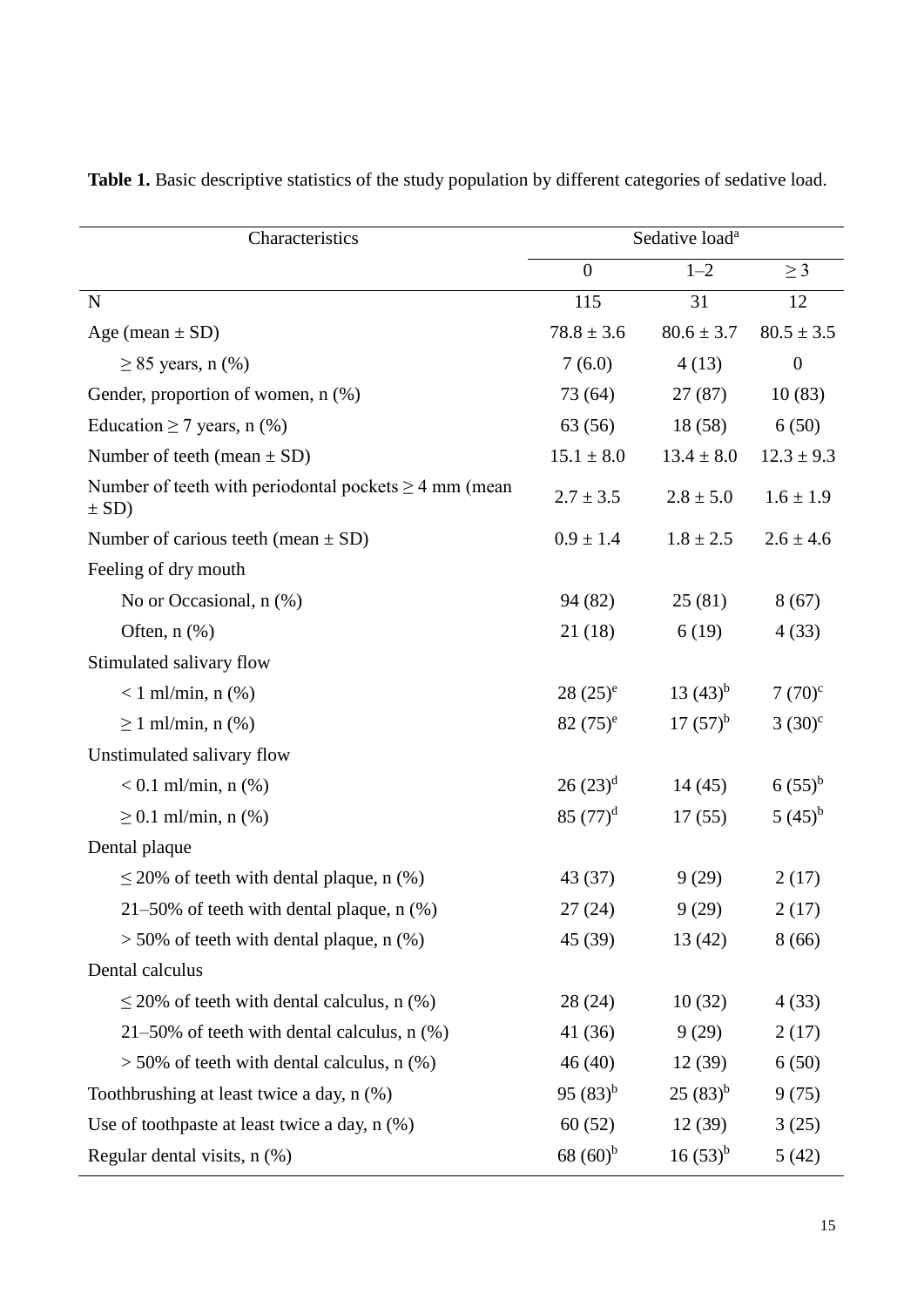| Consumption of sweets, weekly or more often, n (%)                         | 49 (43)       | 11(35)        | 5(42)         |
|----------------------------------------------------------------------------|---------------|---------------|---------------|
| Consumption of juices and soft drinks, weekly or more<br>often, $n$ $(\%)$ | 89 (77)       | 18 (58)       | 9(75)         |
| Diabetes, $n$ $(\%)$                                                       | 11(10)        | 5(16)         | 2(17)         |
| BMI $\geq$ 30, n (%)                                                       | 23(20)        | 6(19)         | 3(25)         |
| Rheumatoid diseases, n (%)                                                 | $16(15)^f$    | $\theta$      | 1(8.0)        |
| FCI $\geq$ 3 (high comorbidity), n (%)                                     | 36(31)        | 14(45)        | 7(58)         |
| IADL $0-6$ (lowered functional ability), n $(\%)$                          | 2(18)         | 8(26)         | 9(75)         |
| $MMSE (mean \pm SD)$                                                       | $27 \pm 3.8$  | $26 \pm 3.7$  | $25 \pm 4.3$  |
| Total number of drugs (mean $\pm$ SD)                                      | $5.0 \pm 3.2$ | $7.7 \pm 4.2$ | $9.0 \pm 2.9$ |
| Anticholinergic Drug Scale, n (%) <sup>g</sup>                             |               |               |               |
| $\boldsymbol{0}$                                                           | 72(63)        | 9(29)         | 1(8.0)        |
| $1 - 3$                                                                    | 40(35)        | 15(48)        | 8(66)         |
| >4                                                                         | 3(2.0)        | 7(23)         | 3(25)         |

<sup>a</sup>Linjakumpu *et. al.* (2003,2004), <sup>b</sup> one person missing from the data,  $\frac{c}{ }$  two people missing,  $\frac{d}{ }$  four people missing, <sup>e</sup> five people missing, <sup>f</sup>ten people missing, <sup>g</sup>Carnahan *et. al.* (2006). BMI; Body Mass Index, FCI; Functional Comorbidity Index, IADL; Instrumental Activities of Daily Living, MMSE; Mini-Mental State Examination.

**Table 2.** Use of drugs with sedative properties in the study population.

| Drug class                               | Users, $\%$ (n) |  |
|------------------------------------------|-----------------|--|
| Antidepressants                          |                 |  |
| <b>SSRIs</b>                             | 1.9(3)          |  |
| Other antidepressants <sup>a</sup>       | 5.7(9)          |  |
| Antipsychotics                           |                 |  |
| Conventional antipsychotics <sup>b</sup> | 3.8(6)          |  |
| Atypical antipsychotics <sup>c</sup>     | 3.2(5)          |  |
| Benzodiazepines and related drugs        |                 |  |
| Benzodiazepines                          | 9.5(15)         |  |
| Benzodiazepines-related drugs            | 5.1(8)          |  |
| Antiepileptics                           | 1.9(3)          |  |
| Opioids                                  | 1.9(3)          |  |

SSRI: selective serotonin reuptake inhibitors

a<br>Including mianserin, mirtazapine, venlafaxine, moclobemide, trazodone

<sup>b</sup> Including all the drugs in ATC group N05A excluding lithium

<sup>c</sup>Clozapine, quetiapine, olanzapine, risperidone, ziprasidone, and aripiprazole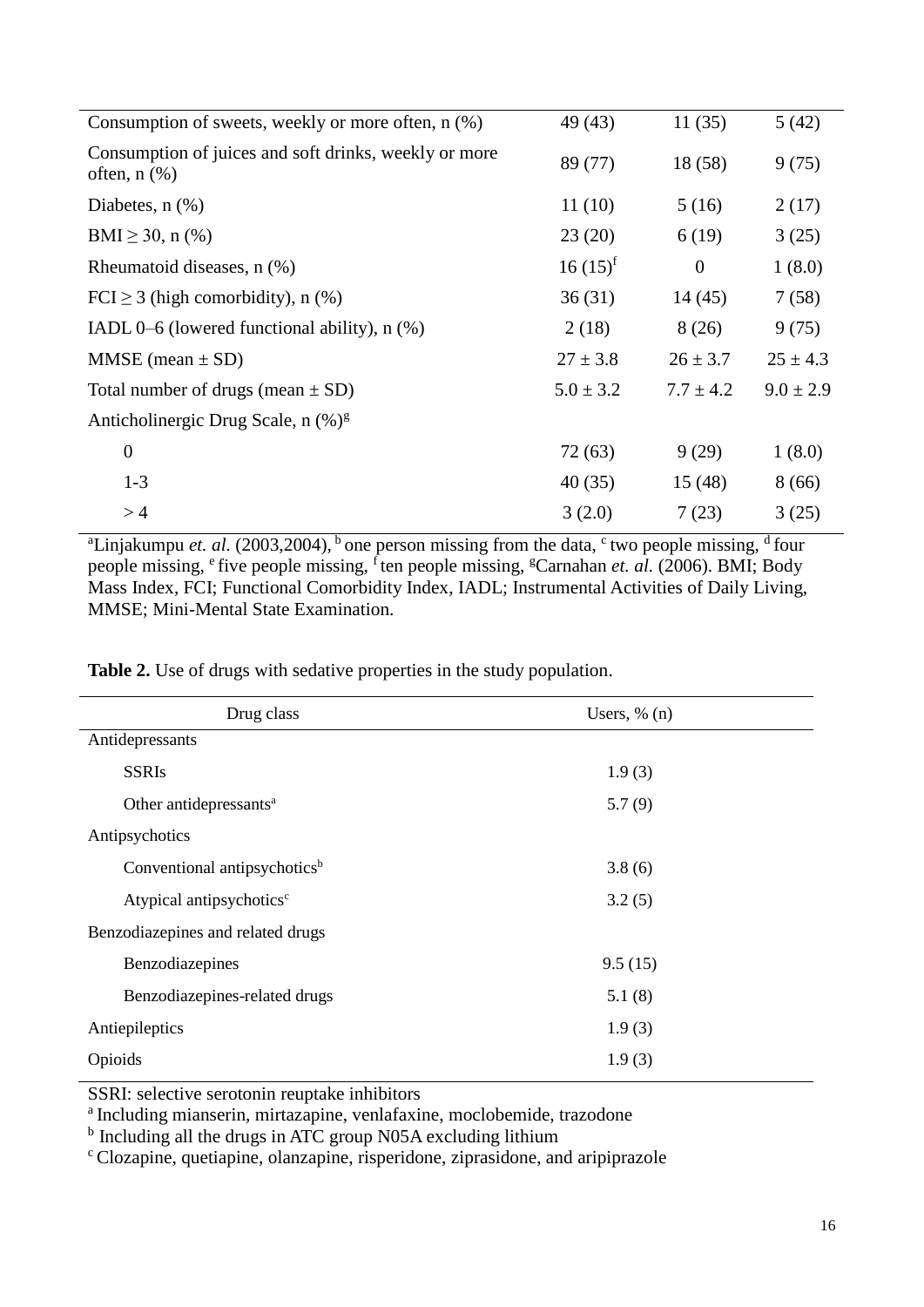|                                       | Outcome           |                                          |  |
|---------------------------------------|-------------------|------------------------------------------|--|
|                                       | Number of carious | Number of teeth with periodontal pockets |  |
| Characteristics                       | teeth             | $\geq$ 4 mm                              |  |
|                                       | RR (CI 95%)       | RR (CI 95%)                              |  |
| Sedative load                         |                   |                                          |  |
| $\overline{0}$                        | 1.0               | 1.0                                      |  |
| $1 - 2$                               | $2.2(1.6-3.0)$    | $1.2(0.9-1.5)$                           |  |
| $\geq$ 3                              | $3.5(1.6-5.2)$    | $0.7(0.4-1.1)$                           |  |
| Total number of drugs,<br>continuous  | $1.04(1.01-1.08)$ | $1.04(1.01-1.08)$                        |  |
| ADS, continuous                       | $0.96(0.87-1.07)$ | $0.94(0.87-1.07)$                        |  |
| Age, continuous                       | $1.1(1.0-1.1)$    | $1.0(1.0-1.0)$                           |  |
| Gender                                |                   |                                          |  |
| Female                                | 1.0               | 1.0                                      |  |
| Male                                  | $0.9(0.6-1.2)$    | $0.9(0.7-1.0)$                           |  |
| Education                             |                   |                                          |  |
| $\geq$ 7 years                        | 1.0               | 1.0                                      |  |
| $<$ 7 years                           | $1.2(0.9-1.6)$    | $0.9(0.7-1.0)$                           |  |
| Dental plaque                         |                   |                                          |  |
| $\leq$ 20% of teeth with dental       | 1.0               | 1.0                                      |  |
| plaque<br>21-50% of teeth with dental |                   |                                          |  |
| plaque                                | $1.2(0.8-1.8)$    | $1.6(1.3-2.1)$                           |  |
| $> 50\%$ of teeth with dental         |                   |                                          |  |
| plaque                                | $1.8(1.3-2.5)$    | $1.7(1.3-2.1)$                           |  |
| Toothbrushing                         |                   |                                          |  |
| At least twice a day                  | 1.0               | 1.0                                      |  |
| More seldom                           | $1.8(1.3-2.5)$    | $0.7(0.5-0.9)$                           |  |
| Use of toothpaste                     |                   |                                          |  |
| At least twice a day                  | 1.0               | 1.0                                      |  |
| More seldom                           | $1.9(1.4-2.6)$    | $1.5(1.3-1.9)$                           |  |
| Dental visits                         |                   |                                          |  |
| Regularly                             | 1.0               | 1.0                                      |  |
| Symptom-based, never                  | $2.5(1.9-3.3)$    | $1.7(1.4-2.0)$                           |  |
| Diabetes                              |                   |                                          |  |
| N <sub>o</sub>                        | 1.0               | 1.0                                      |  |
| Yes                                   | $1.1(0.7-1.6)$    | $1.0(0.7-1.4)$                           |  |
| Rheumatoid disease                    |                   |                                          |  |
| No                                    | 1.0               | 1.0                                      |  |

**Table 3.** Factors related to carious teeth and the number of teeth with periodontal pockets  $\geq 4$  mm deep.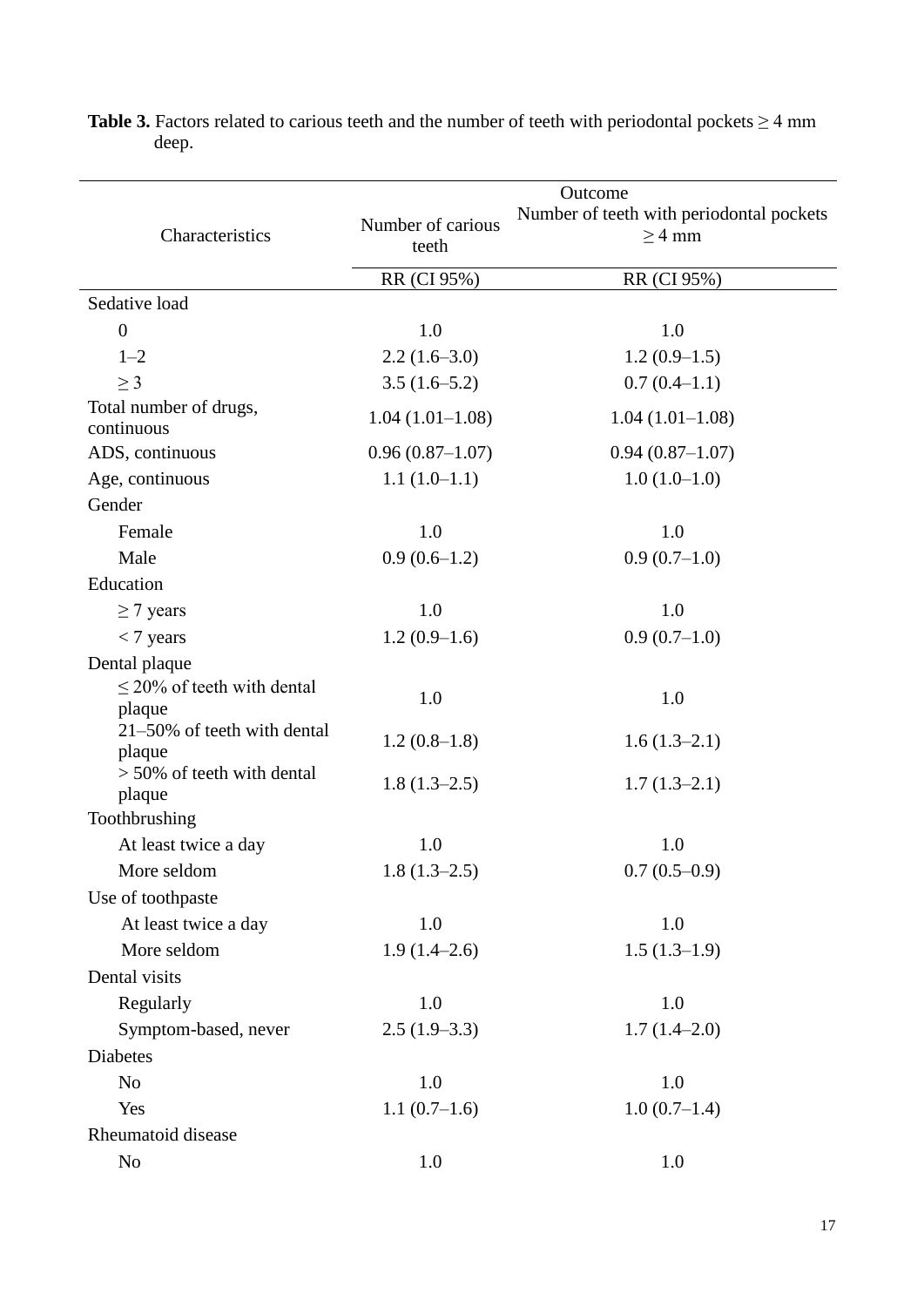| Yes               | $1.2(0.8-1.8)$ | $0.5(0.3-0.8)$ |
|-------------------|----------------|----------------|
| <b>FCI</b>        |                |                |
| $0 - 2$           | 1.0            | 1.0            |
| $>$ 3             | $1.0(0.7-1.3)$ | $1.0(0.8-1.2)$ |
| <b>IADL</b> score |                |                |
| $7 - 8$           | 1.0            | 1.0            |
| $0 - 6$           | $2.1(1.6-2.9)$ | $1.1(0.9-1.5)$ |
| MMSE (continuous) | $1.0(0.6-1.8)$ | $1.0(0.9-1.0)$ |

Unadjusted relative risk (RR) with 95% confidence interval (CI 95%). ADS: Anticholinergic Drug Scale, FCI: Functional Comorbidity Index, IADL: Instrumental Activities of Daily Living, MMSE: Mini-Mental State Examination.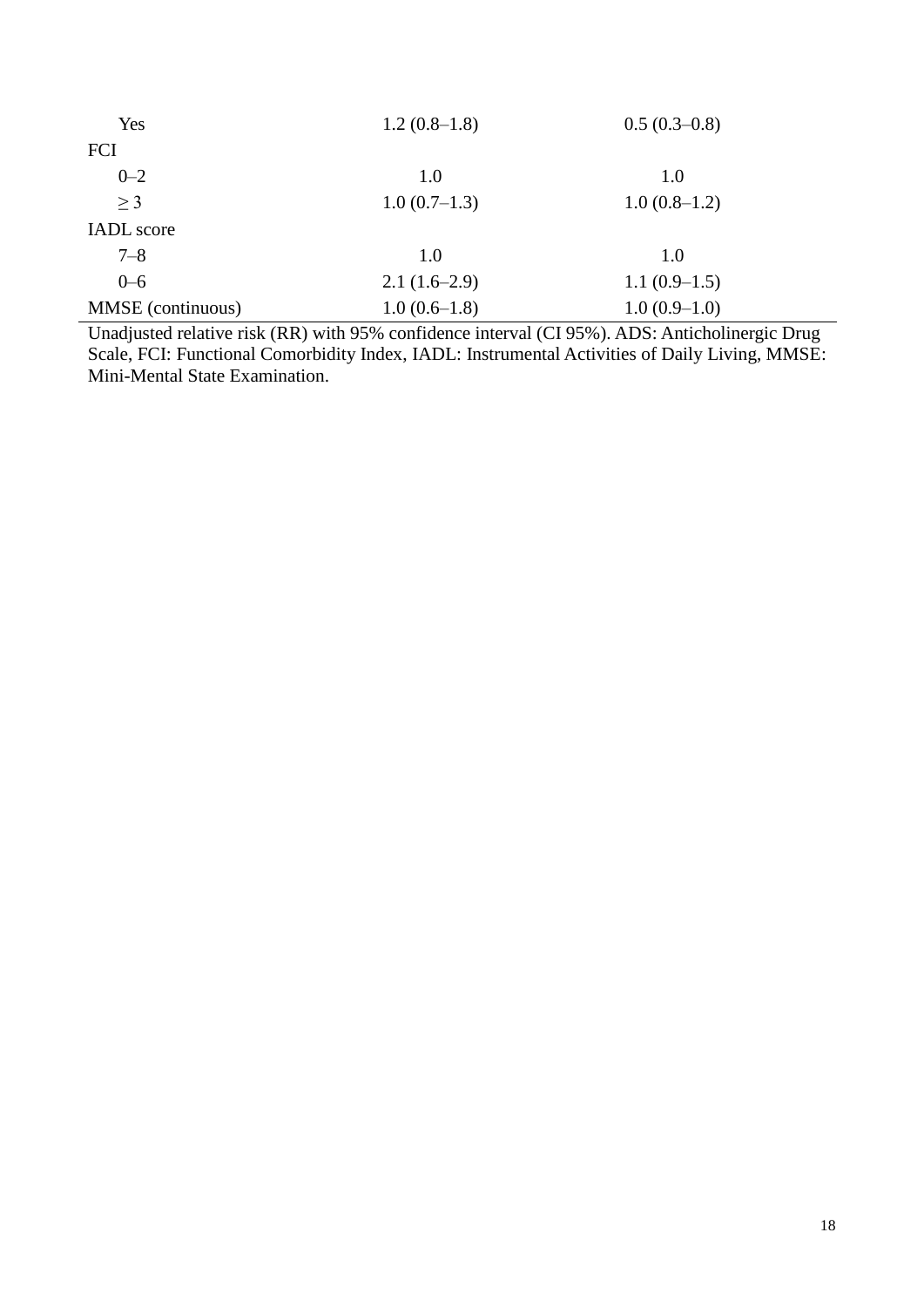|                      | Outcome                 |                                                         |
|----------------------|-------------------------|---------------------------------------------------------|
|                      | Number of carious teeth | Number of teeth with<br>periodontal pockets $\geq$ 4 mm |
|                      | RR (CI 95%)             | RR (CI 95%)                                             |
| Model 1              |                         |                                                         |
| Sedative load        |                         |                                                         |
| $\boldsymbol{0}$     | $1.0\,$                 | 1.0                                                     |
| $1 - 2$              | $1.8(1.2-2.6)$          | $0.9(0.7-1.2)$                                          |
| $\geq$ 3             | $2.4(1.4-4.1)$          | $0.5(0.3-0.9)$                                          |
| continuous           | $1.21(1.06-1.38)$       | $0.92(0.82 - 1.00)$                                     |
| Model 2 <sup>a</sup> |                         |                                                         |
| Sedative load        |                         |                                                         |
| $\boldsymbol{0}$     | 1.0                     | 1.0                                                     |
| $1 - 2$              | $1.5(1.0-2.3)$          | $0.9(0.7-1.2)$                                          |
| $\geq$ 3             | $1.4(0.8-2.8)$          | $0.5(0.3-0.9)$                                          |
| continuous           | $1.09(0.94 - 1.27)$     | $0.91(0.82 - 1.01)$                                     |
| Model $3^b$          |                         |                                                         |
| Sedative load        |                         |                                                         |
| $\boldsymbol{0}$     | $1.0\,$                 | 1.0                                                     |
| $1 - 2$              | $1.8(1.2-2.6)$          | $0.9(0.7-1.1)$                                          |
| $\geq$ 3             | $2.4(1.4-4.1)$          | $0.5(0.3-0.8)$                                          |
| continuous           | $1.21(1.05-1.38)$       | $0.89(0.79 - 0.98)$                                     |
| Model $4^c$          |                         |                                                         |
| $\boldsymbol{0}$     | $1.0\,$                 | $1.0\,$                                                 |
| $1 - 2$              | $1.9(1.3-2.8)$          | $0.9(0.6-1.1)$                                          |

**Table 4.** Relation between sedative load and the total number of drugs used and both carious teeth and the number of teeth with periodontal pockets  $\geq 4$  mm deep.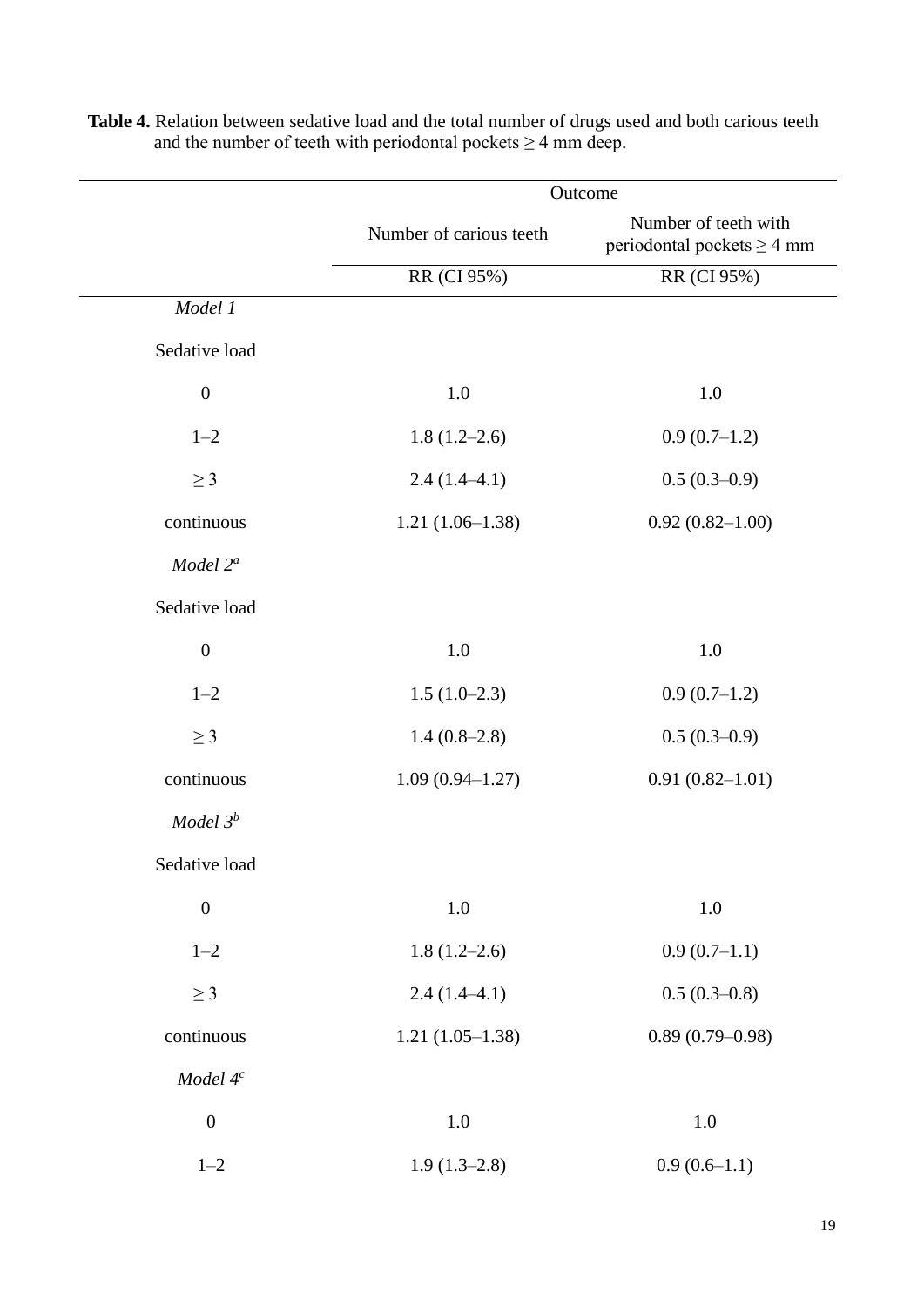| $\geq$ 3                           | $3.0(1.7-5.2)$    | $0.5(0.3-0.8)$      |
|------------------------------------|-------------------|---------------------|
| continuous                         | $1.27(1.10-1.45)$ | $0.87(0.78 - 0.97)$ |
| Model $5^d$                        |                   |                     |
| Sedative load                      |                   |                     |
| $\boldsymbol{0}$                   | 1.0               |                     |
| $1 - 2$                            | $1.9(1.3-2.8)$    |                     |
| $\geq$ 3                           | $2.9(1.8-4.7)$    |                     |
| continuous                         | $1.29(1.14-1.45)$ |                     |
| Total number of drugs <sup>e</sup> |                   |                     |
| $0 - 3$                            | 1.0               | 1.0                 |
| $4 - 6$                            | $0.9(0.6-1.4)$    | $1.3(0.9-1.6)$      |
| $7 - 9$                            | $1.9(1.2 - 3.1)$  | $1.0(0.7-1.4)$      |
| $\geq 10$                          | $1.1(0.6-2.0)$    | $1.6(1.1-2.4)$      |
| continuous                         | $1.04(0.99-1.09)$ | $1.02(0.99-1.06)$   |

Adjusted relative risk (RR) with 95% confidence interval (CI 95%).

All models were adjusted for age, gender, education, Functional Comorbidity Index, Mini-Mental State Examination, Instrumental Activity of Daily Living, diabetes and rheumatoid diseases and the number of teeth was used as an offset variable. Dental caries was also adjusted for the total number of drugs.

<sup>a</sup> Adjusted for toothbrushing and the use of toothpaste

**b** Adjusted for dental plaque

<sup>c</sup> Adjusted for Anticholinergic Drug Scale

<sup>d</sup> Adjusted without the total number of drugs

<sup>e</sup> Adjusted for sedative load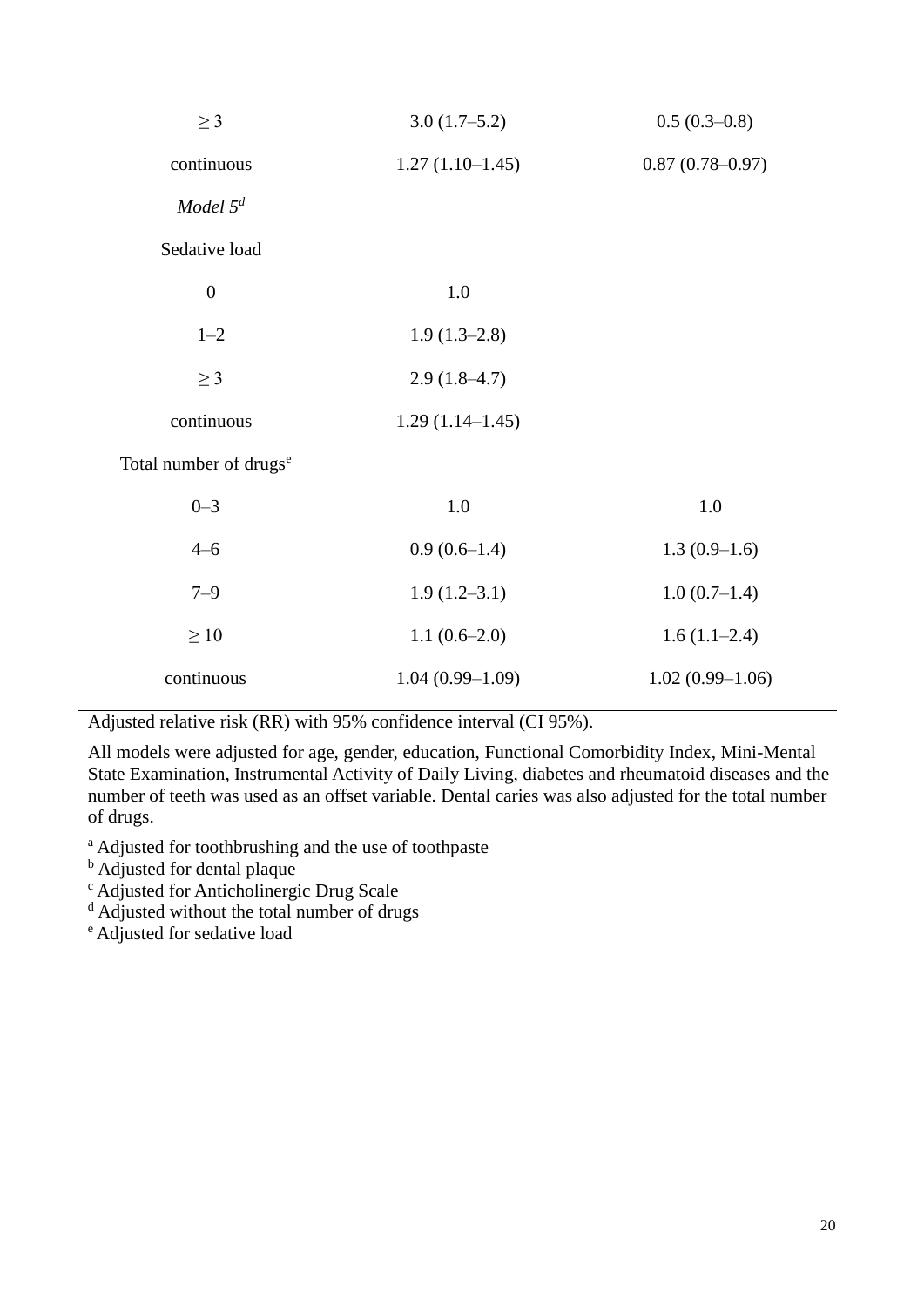

**Figure 1** Distribution of outcome variables in study population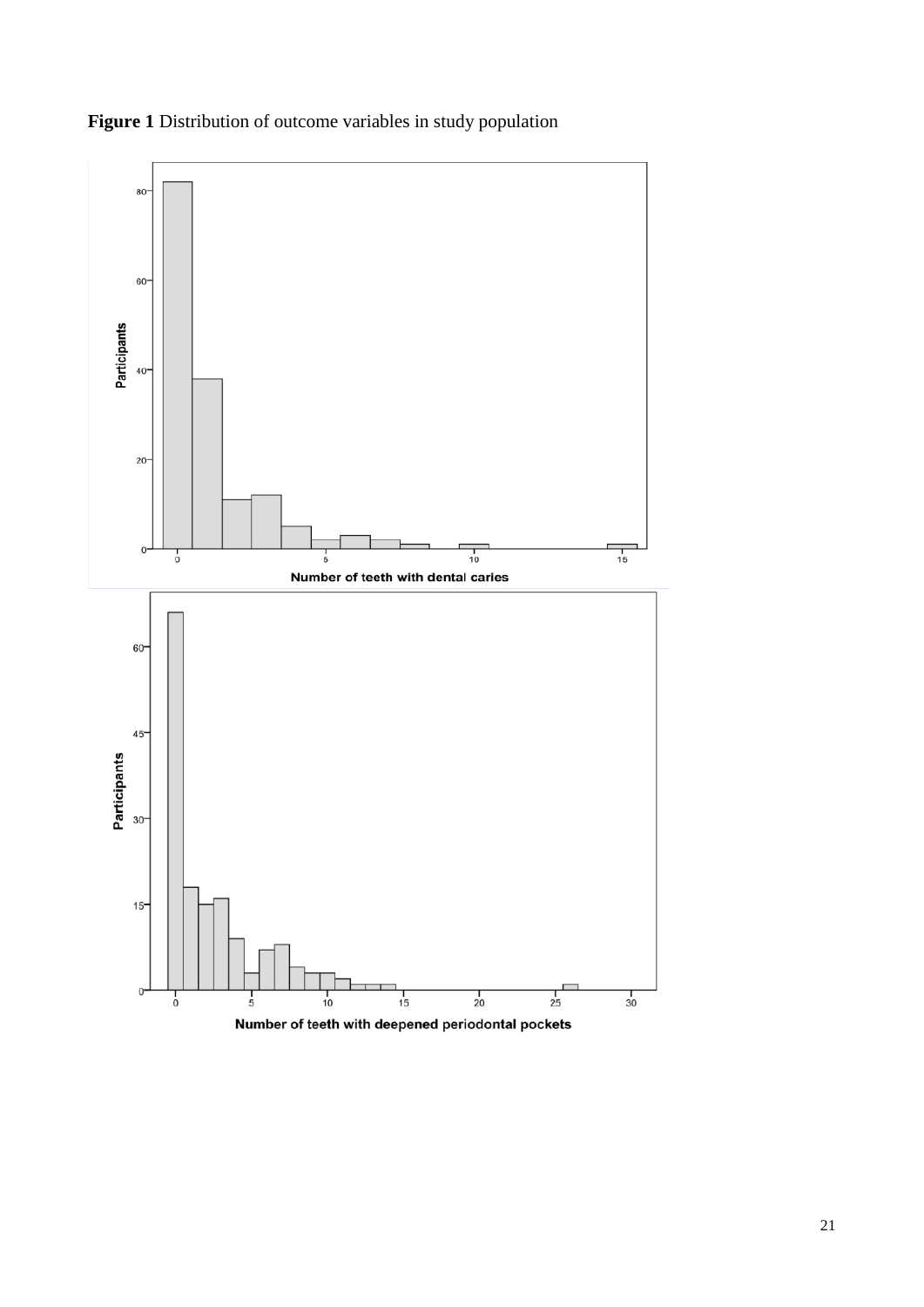# References

1. **Trevor AJ.** Sedative-Hypnotic Drugs. In: Katzung BG ed. *Basic and Clinical pharmacology,* San Francisco: The McGraw-Hill Companies, Inc.; 2007:347–362.

2**. Linjakumpu T, Hartikainen S, Klaukka T, Koponen H, Kivela SL, Isoaho R.** A model to classify the sedative load of drugs. *Int J Geriatr Psychiatry* 2003; **18**:542–544.

3. **Blazer D, Hybels C, Simonsick E, Hanlon JT**. Sedative, hypnotic, and antianxiety medication use in an aging cohort over ten years: a racial comparison. *J Am Geriatr Soc* 2000; **48**:1073–1079.

4. **Beck CA, Williams JV, Wang JL, Kassam A, El-Guabaly N, Currie SR** *et al.* Psychotropic medication use in Canada. *Can J Psychiatry* 2005; **50**:605–613.

5. **Hollingworth SA, Siskind DJ.** Anxiolytic, hypnotic and sedative medication use in Australia. *Pharmacoepidemiol Drug Saf* 2010; **19**:280–288.

6. **Linjakumpu TA, Hartikainen SA, Klaukka TJ, Koponen HJ, Hakko HH, Viilo KM** *et al.*  Sedative drug use in the home-dwelling elderly. *Ann Pharmacother* 2004; **38**:2017–2022.

7. **Skoog I, Nilsson L, Landahl S, Steen B.** Mental disorders and the use of psychotropic drugs in an 85-year-old urban population. *Int Psychogeriatr* 1993; **5**:33–48.

8. Linjakumpu T, Hartikainen S, Klaukka T, Koponen H, Kivela SL, Isoaho R. Psychotropics among the home-dwelling elderly--increasing trends. *Int J Geriatr Psychiatry* 2002; **17**:874–883.

9. **Llorente MD, David D, Golden AG, Silverman MA.** Defining patterns of benzodiazepine use in older adults. *J Geriatr Psychiatry Neurol* 2000; **13**:150–160.

10. **deVries MW, Peeters F.** Dental caries with longterm use of antidepressants. *Lancet* 1995; **346**:1640.

11. **Peeters FP, deVries MW, Vissink A.** Risks for oral health with the use of antidepressants. *Gen Hosp Psychiatry* 1998; **20**:150–154.

12. **Rundegren J, van Dijken J, Mornstad H, von Knorring L**. Oral conditions in patients receiving long-term treatment with cyclic antidepressant drugs. *Swed Dent J* 1985; **9**:55–64.

13. **Thomson WM, Slade GD, Spencer AJ.** Dental caries experience and use of prescription medications among people aged 60+ in South Australia. *Gerodontology* 1995; **12**:104–110.

14. **Thomson WM. Spencer AJ, Slade GD, Chalmers JM.** Is medication a risk factor for dental caries among older people? Evidence from a longitudinal study in South Australia. *Community Dent Oral Epidemiol* 2002; **30**:224–32.

15. **Lawrence HP, Hunt RJ, Beck JD**. Three-year root caries incidence and risk modelling in older adults in North Carolina. *J Public Health Dent* 1995; **55**:69–78.

16. **Närhi TO, Vehkalahti MM, Siukosaari P, Ainamo A**. Salivary findings, daily medication and root caries in the elderly. *Caries Res* 1998; **32**:5–9.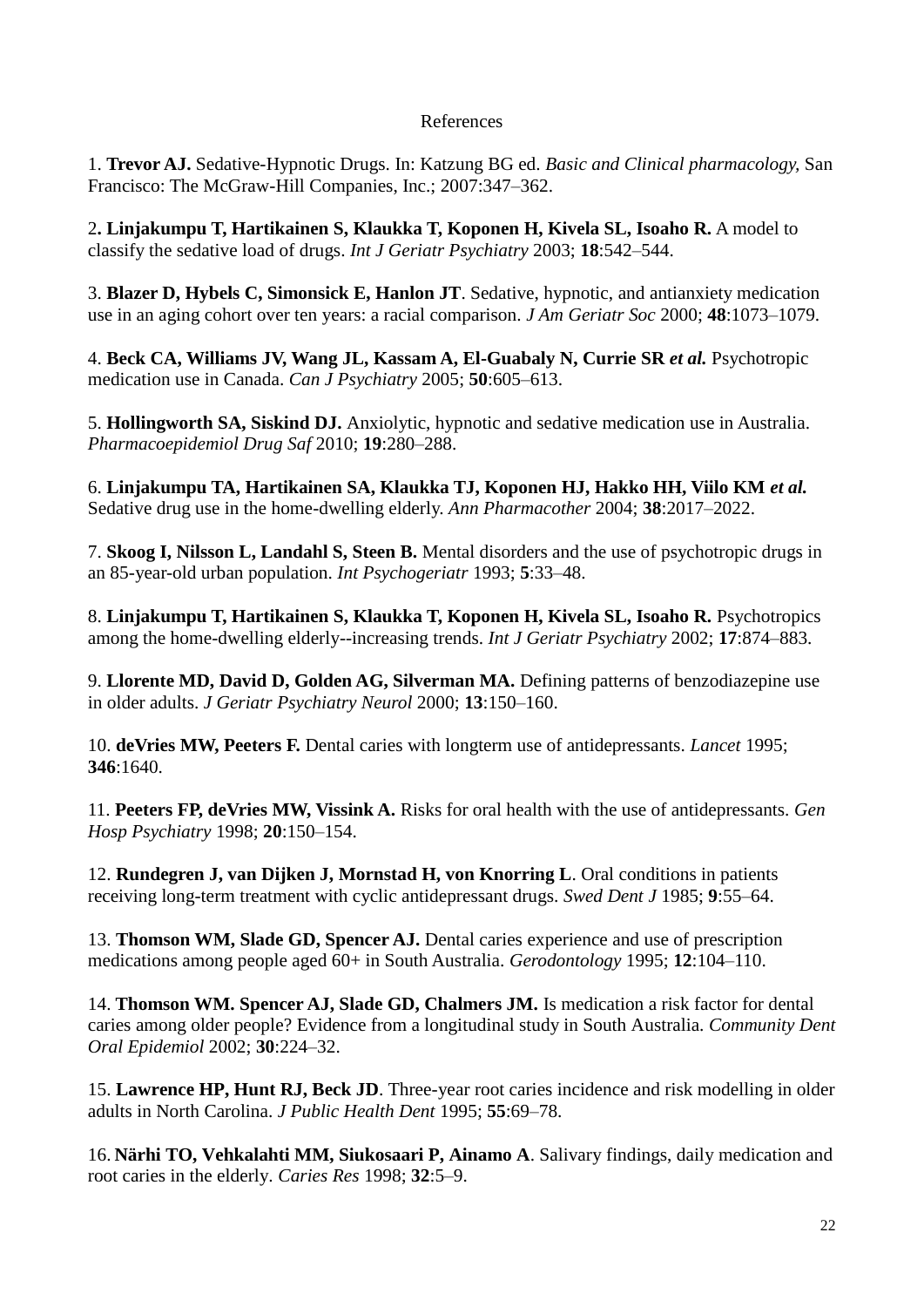17. **Hawkins RJ, Jutai DKG, Brothwell DJ, Locker D**. Threeyear coronal caries incidence in older Canadian adults. *Caries Res* 1997;**31**:405–10.

18. **Lampela P, Hartikainen S, Lavikainen P, Sulkava R, Huupponen R.** Effects of medication assessment as part of a comprehensive geriatric assessment on drug use over a 1-year period: a population-based intervention study. *Drugs Aging* 2010; **27**:507–521.

19. **Tikkanen P, Nykänen I, Lönnroos E, Sipila S, Sulkava R, Hartikainen S.** Physical Activity at Age of 20-64 Years and Mobility and Muscle Strength in Old Age: A Community-Based Study. *Journals of Gerontology.Series A, Biological Sciences & Medical Sciences* 2012; **67**:905–910.

20. **Komulainen K, Ylostalo P, Syrjälä AM, Ruoppi P, Knuutila M, Sulkava R** *et al.* Preference for dentist's home visits among older people. *Community Dent Oral Epidemiol* 2012; **40**:89–95.

21. **Tiisanoja A, Syrjälä AM, Komulainen K, Hartikainen S, Taipale H, Knuuttila M** *et al.* Sedative load and salivary secretion and xerostomia in community-dwelling older people. *Gerodontology* 2014; doi;10.1111/ger.12129.

22. **Taipale HT, Hartikainen S, Bell JS.** A comparison of four methods to quantify the cumulative effect of taking multiple drugs with sedative properties. *Am J Geriatr Pharmacother* 2010; **8**:460– 471.

23. **Taipale HT, Bell JS, Uusi-Kokko M, Lonnroos E, Sulkava R, Hartikainen S.** Sedative load among community-dwelling people aged 75 years and older: a population-based study. *Drugs Aging*  2011; **28**:913–925.

24. **Carnahan RM, Lund BC, Perry PJ, Pollock BG, Culp KR**. The Anticholinergic Drug Scale as a measure of drug-related anticholinergic burden: associations with serum anticholinergic activity. *J Clin Pharmacol* 2006: **46**: 1481–1486.

25. **Crum RM, Anthony JC, Bassett SS, Folstein MF.** Population-based norms for the Mini-Mental State Examination by age and educational level. *JAMA* 1993; **269**:2386–2391.

26. **Dahl A, Berg S, Nilsson SE.** Identification of dementia in epidemiological research: a study on the usefulness of various data sources. *Aging Clin Exp Res* 2007; **19**:381–389.

27. **Groll DL, To T, Bombardier C, Wright JG.** The development of a comorbidity index with physical function as the outcome. *J Clin Epidemiol* 2005; **58**:595–602.

28. **Lawton MP, Brody EM.** Assessment of older people: self-maintaining and instrumental activities of daily living. *Gerontologist* 1969; **9**:179–186.

29. **SPSS Inc.** SPSS **22.0** for Windows. 2013;22.0.0.

30. **Dawes C.** Salivary flow patterns and the health of hard and soft oral tissues. *J Am Dent Assoc*  2008; **139** (Suppl 1):18–14.

31. **Ravald N, List T**. Caries and periodontal conditions in patients with primary Sjogren's syndrome. *Swed Dent J* 1998; **22**:97–103.